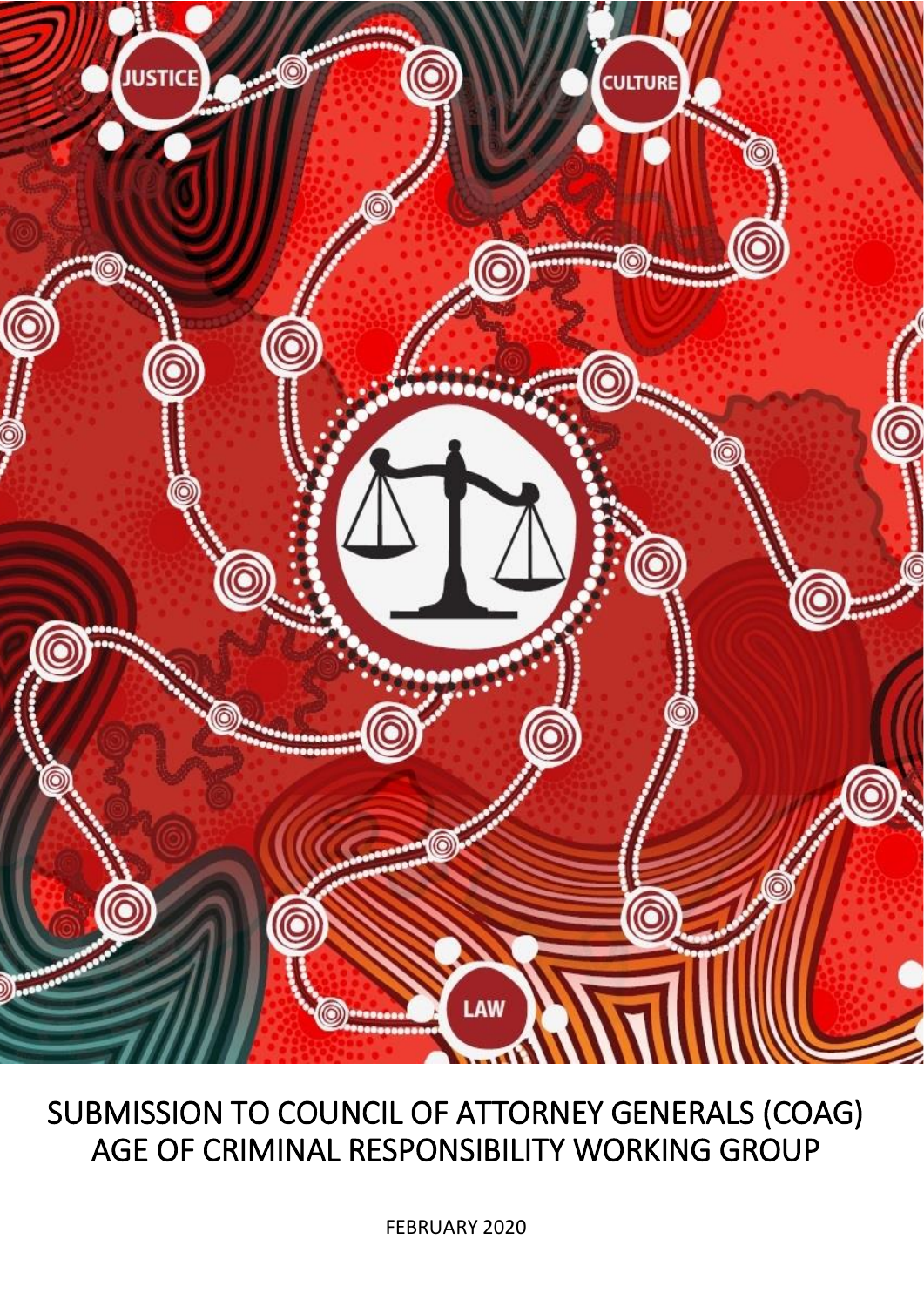# **CONTENTS**

| 1. | Raise the minimum age of criminal responsibility to at least 14 years for all offences  8                                                                                  |
|----|----------------------------------------------------------------------------------------------------------------------------------------------------------------------------|
|    | Australia's international legal obligations require a minimum age of criminal responsibility of at                                                                         |
|    |                                                                                                                                                                            |
|    | Raising the age of criminal responsibility will reduce over-representation of Aboriginal children                                                                          |
|    | The presumption of doli incapax is ineffective and routinely fails to protect our children 13                                                                              |
|    | Criminalising children aged 10-13 years reinforces vulnerabilities and cycles of disadvantage 14                                                                           |
|    |                                                                                                                                                                            |
|    |                                                                                                                                                                            |
| 2. | Extend the presumption of doli incapax to children aged 14 to 17 years 18                                                                                                  |
| 3. | Establish a minimum age for detention of 16 years, in line with international standards 20                                                                                 |
| 4. | Adopt government policies and frameworks that they are fundamentally grounded in justice<br>reinvestment, and invest in Aboriginal-led justice reinvestment initiatives 21 |
| 5. | Invest in culturally appropriate legal assistance to support Aboriginal children and young                                                                                 |

6

**AO**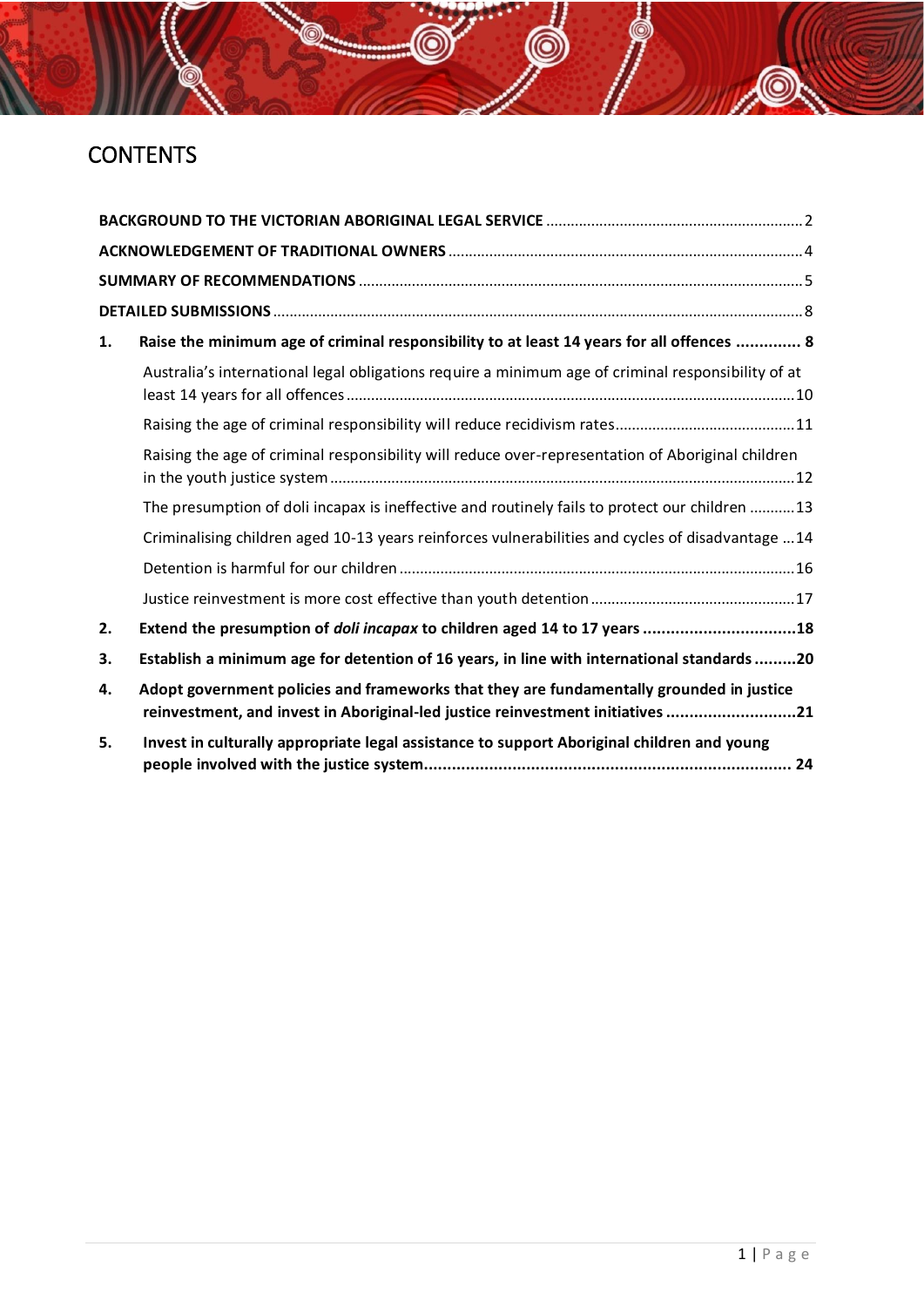## <span id="page-2-0"></span>**BACKGROUND TO THE VICTORIAN ABORIGINAL LEGAL SERVICE**

The Victorian Aboriginal Legal Service (VALS) is an Aboriginal community-controlled organisation (ACCO), which provides culturally safe legal and community justice services to Aboriginal Victorians<sup>1</sup>across the state. Our vision is to ensure that Aboriginal Victorians are treated equally before the law, our human rights are respected, and we have the choice to live a life of the quality we wish.

Our legal practice operates in the areas of criminal, youth, family and civil law. We represent women, men and children who come to us for assistance, and are only hindered in doing this where there is a legal conflict of interest. If this is the case, we provide warm referrals to other suitable legal representatives. Our 24-hour criminal law service is backed up by the strong community-based role of our Client Service Officers play, who are the first point of contact when an Aboriginal person is taken into custody, through to the finalisation of legal proceedings.

VALS also run a Custody Notification System (CNS) which requires Victoria Police to notify VALS within 1 hour every time an Aboriginal person in Victoria is taken into police custody. Since October 2019, this requirement is legislated under the *Crimes Act 1958.<sup>2</sup>* Once a notification is received, VALS will contact the relevant police station to carry out a welfare check and provide legal advice if required.

#### **Client Services for Children and Young people**

Our Legal Practice and Community Justice Program provide legal assistance to Aboriginal children and young people in contact with the youth justice system. We represent Aboriginal children and young people in immediate court dealing such as bail applications, defending or pleading to charges and sentencing. This includes matters in both the mainstream and Children's Koori Court. Many of our clients come from backgrounds where they may have been exposed to family violence, poor mental health, homelessness and poverty. We try to understand the underlying reasons that have led to the offending behaviour and ensure that prosecutors, magistrates and legal officers are aware of this. We support our clients to access support that can help to address underlying reasons for offending and reduce the risk of recidivism.

VALS also provides legal assistance to young people and their families in relation to child protection matters and Commonwealth family law matters. We advocate for support to ensure that families can remain together, and for compliance with the Aboriginal Child Placement Principle wherever children are removed from their parents' care.

Our Community Justice Program provides services through the Custody Notification System to all Aboriginal children and young people who are notified to VALS once they are taken into police custody.

#### **Balit Ngulu ("Strong Voice")**

VALS believes that all Aboriginal and Torres Strait Islander children and young people should have the choice of being able to access a legal service that is culturally informed, holistic, embedded in community and able to support our youth in making sure that their voices are heard.

 $1$  The term "Aboriginal" is used throughout this submission to refer to Aboriginal and/or Torres Strait Islander peoples.

<sup>2</sup> Ss. 464AAB and 464FA, *Crimes Act 1958* (Vic).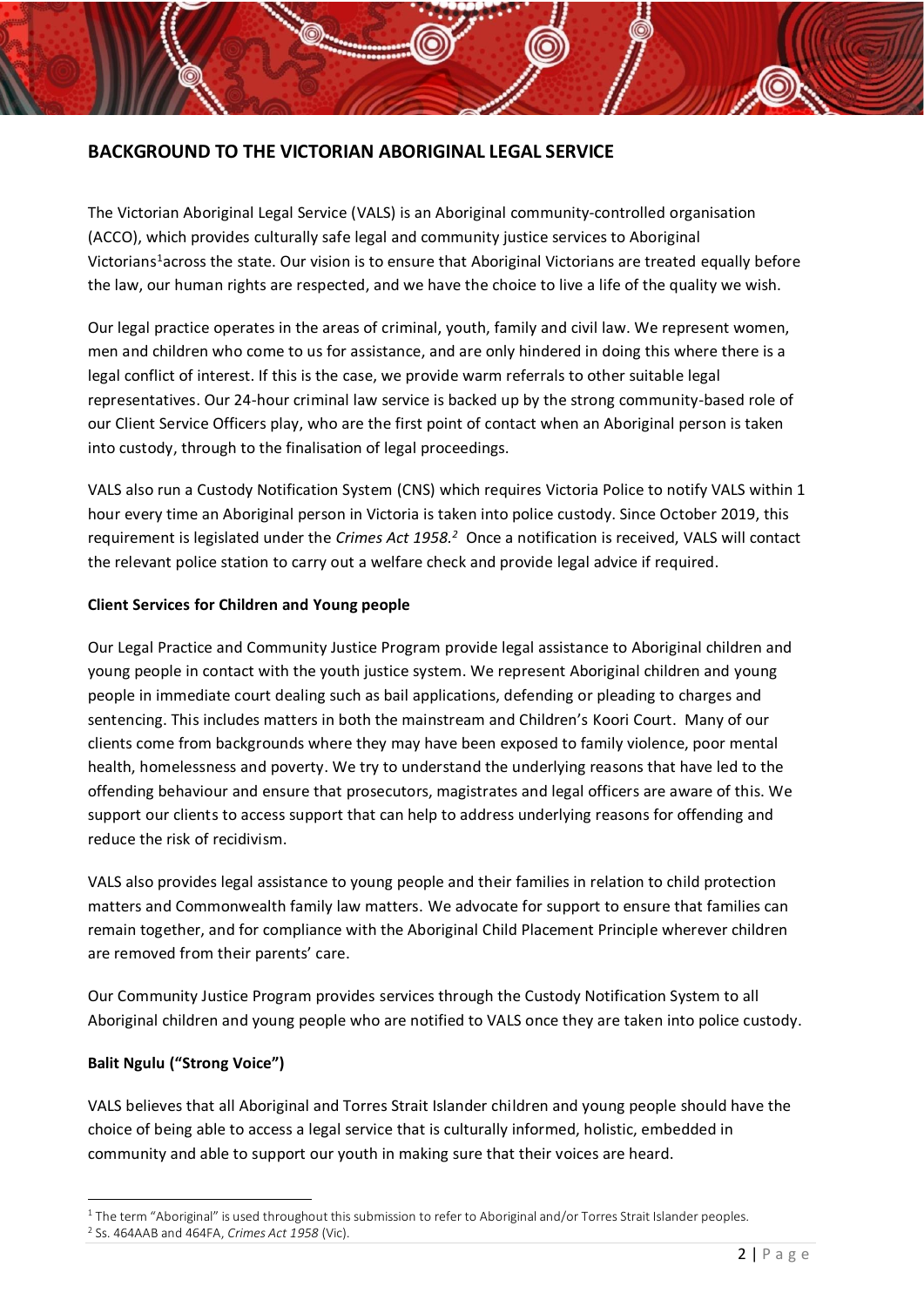From September 2017 to October 2018, VALS provided a culturally-safe community service for our children and young people across Victoria, by establishing the first Aboriginal legal service for Aboriginal children and young people in Australia.<sup>3</sup> Through a service model combining both lawyers and Client Service Officers, *Balit Ngulu* focused on maintaining and strengthening connection to culture and family, whilst also assisting clients to access education, employment and leadership opportunities. In doing so, the service was successful in diverting Aboriginal youth from the criminal justice system and prioritising and facilitating placement of children within a kinship network.

Balit Ngulu was founded on the right of self-determination of all Aboriginal peoples, and as such we ensured that our governing, management and service delivery frameworks were informed by our Aboriginal communities. We know that many Aboriginal youth prefer to use culturally-safe community services like Balit Ngulu and that culturally-safe and trauma informed community services are also more likely to stop youth reoffending.<sup>4</sup>

#### <span id="page-3-0"></span>**VALS data regarding children and young people**

In 2018-2019, VALS provided legal services to 132 children aged 10-17 years, including 97 children who were involved in the youth justice system. In 2017-2018, VALS provided legal services to 72 children aged 10-17 years, including 64 children who were involved in the youth justice system.

In 2017-2018, VALS received notifications through the Custody Notification System regarding 1,707 children under the age of 18, including 366 children under the age of 14 years and 664 children aged 10 to 14 years.<sup>5</sup> At the time of notification, 41 of the children aged 10-14 years were on remand. Children under the age of 14 years represented 21% of all child notifications and children aged 10-14 years represented 39.4%.

In 2018-2019, we received notifications in relation to 2,064 children under the age of 18, including 473 children under the age of 14 years and 910 children aged 10-14 years.<sup>6</sup> At the time of notification, 65 of these children were on remand. Children under the age of 14 years represented 22.9% of all child notifications and children aged 10-13 years represented 44% of all notifications.

#### **Policy and Advocacy on Youth Justice Issues**

We operate in various strategic forums which help inform and drive initiatives to support Aboriginal young people in their engagement with the justice system in Victoria. VALS has been a strong advocate over many years in relation to youth justice and child protection issues, including:

- Raising the age of criminal responsibility
- Reducing remand rates for children and young people
- Diverting children and young people form the youth justice system at every possible stage
- Addressing the issue of over-criminalisation of children and young people in residential care
- Addressing the use of practice related to solitary confinement in Youth Justice Centres
- Compliance with the Aboriginal Child Placement Principle

<sup>&</sup>lt;sup>3</sup> From July 2017 to September 2018, Balit Ngulu provided support and legal assistance in relation to 184 criminal law matters, 59 child protection matters, and 11 civil law matters.

<sup>4</sup> Koori Youth Council (KYC), *[Ngaga-Dji: Young Voices Creating Change for Justice](https://static1.squarespace.com/static/5b7d09f775f9ee5cf0a54a07/t/5b860aff352f53267bc3486c/1535511527195/Ngaga-dji+report+August+2018.pdf)* (2018), p. 53.

<sup>5</sup> VALS received 11,108 notifications in total, with children under the age of 18 years representing 15.3% of all notifications.

<sup>6</sup> VALS received 12,293 notifications in total, with children under the age of 18 representing 16.7% of all notifications.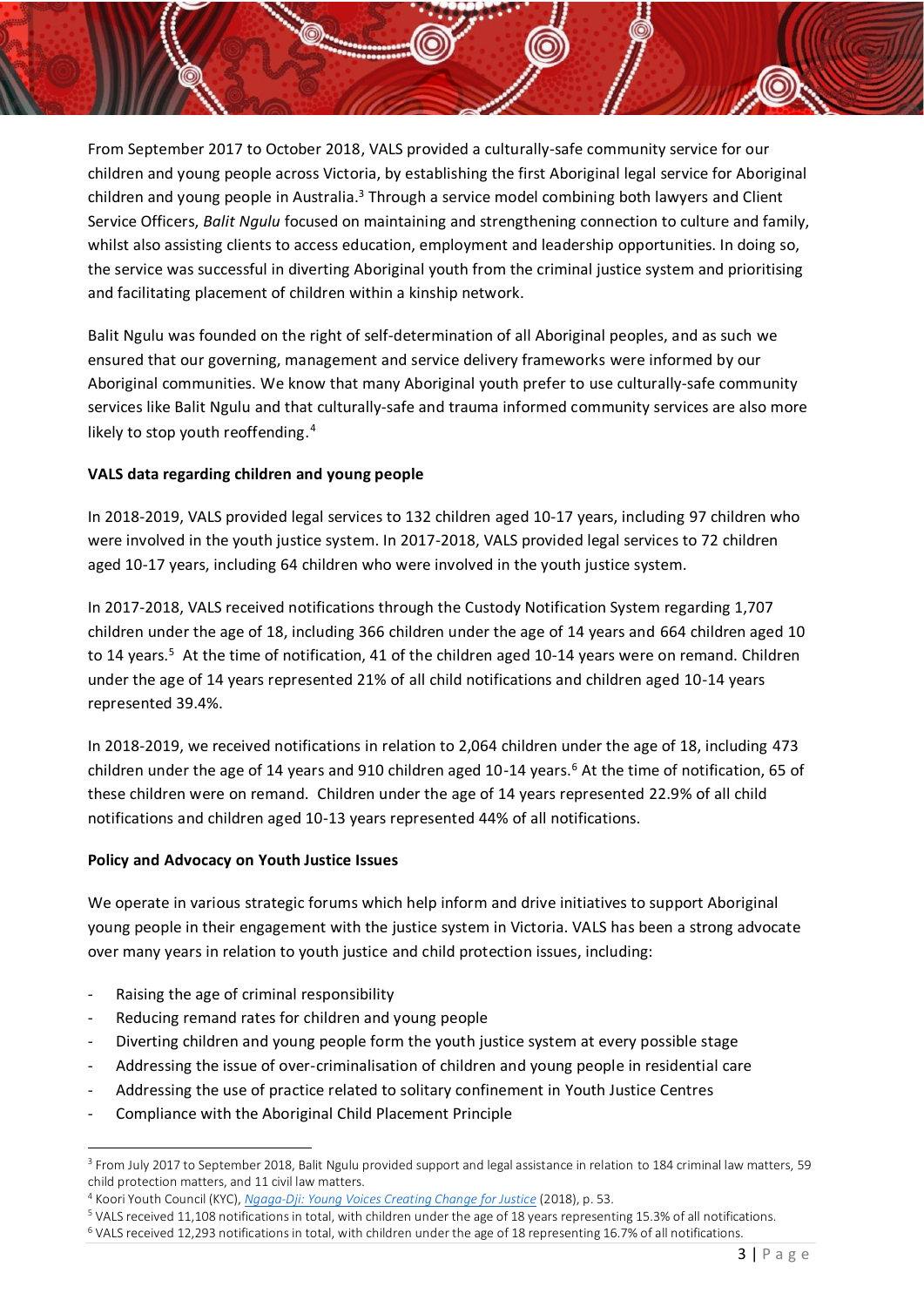- Permanency Arrangements for children and young people in out of home care
- Expansion of Children's Koori Courts

## <span id="page-4-0"></span>**ACKNOWLEDGEMENT OF TRADITIONAL OWNERS**

VALS pays our deepest respect to traditional owners across Victoria, in particular, to all Elders past, present and emerging. We also acknowledge all Aboriginal and Torres Strait Islander people in Victoria and pay respect to the knowledge, cultures and continued history of all Aboriginal and Torres Strait Islander Nations.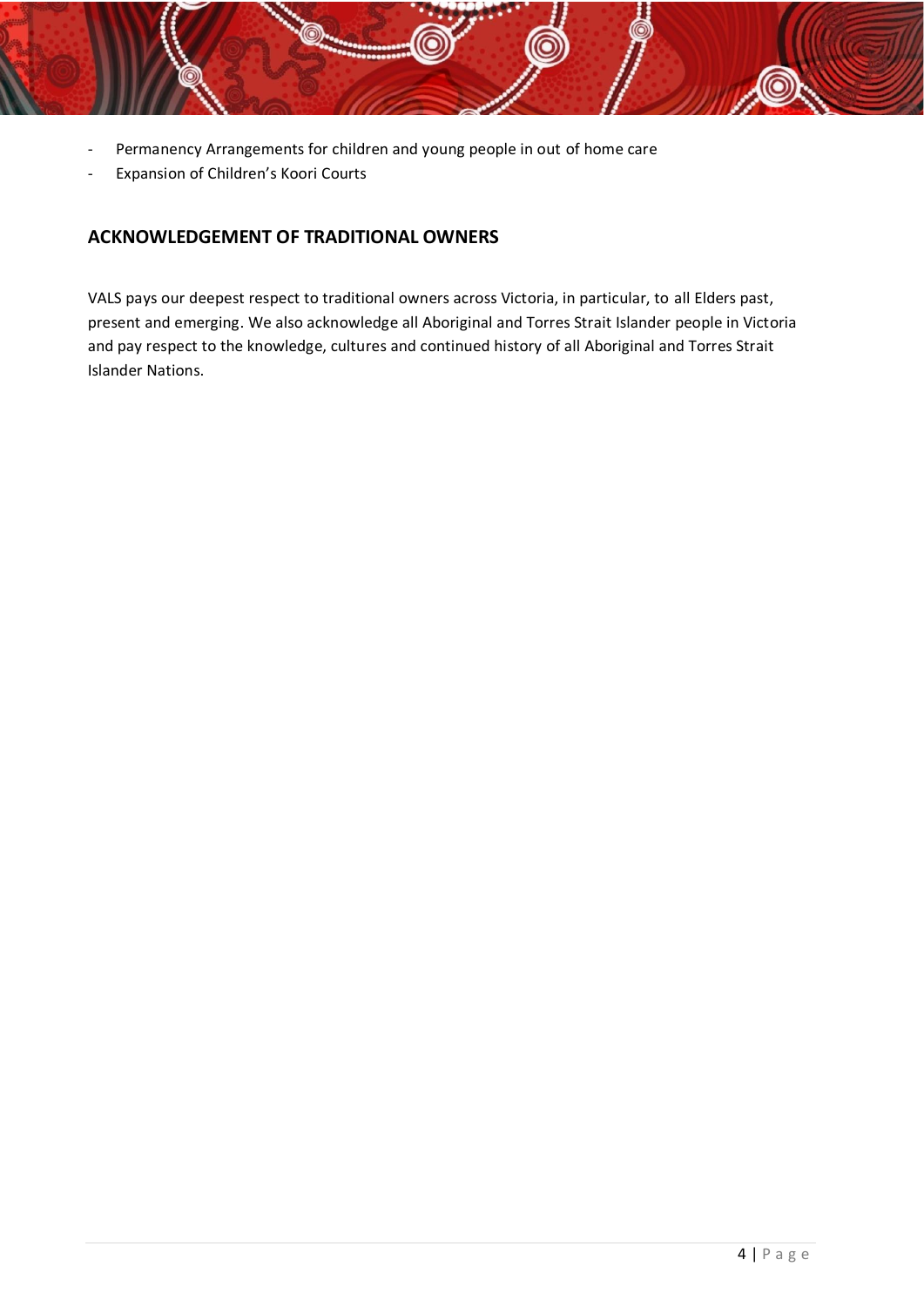#### <span id="page-5-0"></span>**SUMMARY OF RECOMMENDATIONS**

#### **To the COAG Working Group on the Age of Criminal Responsibility:**

- 1. The minimum age of criminal responsibility should be raised to at least 14 years for all offences, in line with international standards.
- 2. The presumption of *doli incapax* should be extended to young people aged 14 to 17 years and legislated in all jurisdictions.
- 3. To ensure that *doli incapax* operates as an effective safeguard for young people aged 14 to 17 years, the following amendments should be made:
	- Create a legislative requirement for prosecutors to rebut the presumption;
	- Place legislative restrictions on the kinds of evidence that can be produced to rebut the presumption;
	- Increase funding to the Children's Court to improve the quality of clinical reports;
	- Increase funding to VLA to cover the cost of specialist reports requested by defence lawyers for psychologists specialising in working with young people under the age of 18, so that
	- Create a legislative requirement for all police and Crown prosecutors to undergo training on the presumption of *doli incapax*;
	- Incorporate mandatory training on *doli incapax* into training for admission to become a solicitor;
	- Require all criminal defence lawyers to undergo training on *doli incapax* as part of their annual CDP.
- 4. All Australian government should establish a minimum age of detention of 16 years, in line with international standards.
- 5. Commonwealth, State and Territory governments should collaborate to develop a detailed mapping of all existing services and programs across Australia that:
	- Support Aboriginal children and young people who are in contact with, or have been in contact with the youth justice system, as well as their families;
	- Support Aboriginal children and young people to avoid coming into contact with the youth justice system. This should include early intervention and prevention programs to support parents, families and communities, as well as initiatives in education, housing, health and community services.
- 6. Commonwealth, State and Territory governments should realign their youth justice and crime prevention policies/strategies/frameworks, so that justice reinvestment is a central and critical component. Policy reforms should prioritise community-led approaches that address underlying drivers for offending and divert children and young people away from the youth justice system at every possible opportunity. They must be underpinned by the right of Aboriginal Peoples to self-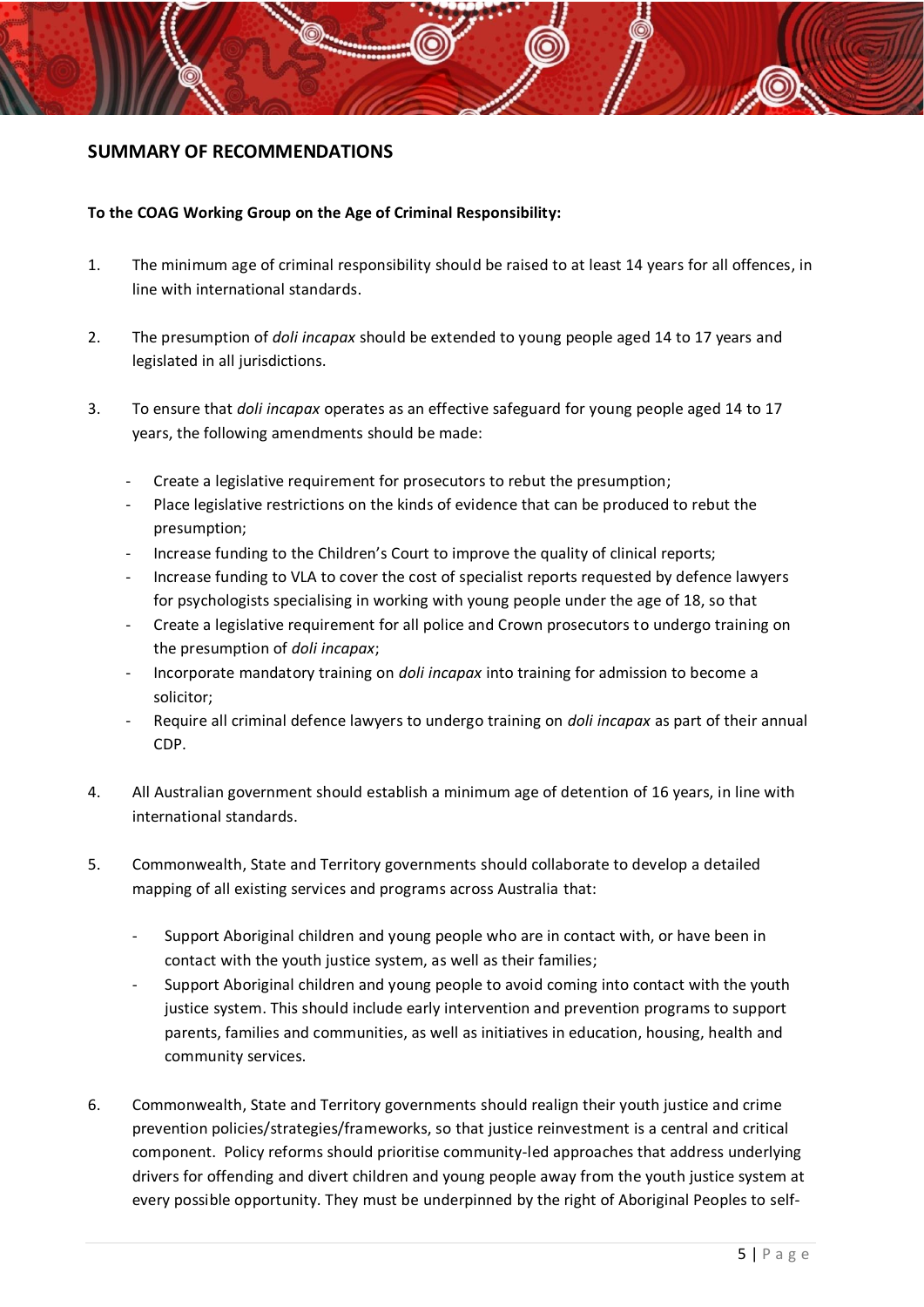determination and they must be supported by an integrated whole of government approach bringing together education, health, community services, child protection, justice and others.

- 7. All Australian governments should invest in and support justice reinvestment initiatives led by Aboriginal Community Controlled Organisations (ACCOs) and Aboriginal communities, building on the lessons learned from the *Maranguka Justice Reinvestment Project* and other justice reinvestment initiatives in Australia.
- <span id="page-6-0"></span>8. Commonwealth, State and Territory governments should collaborate to establish an independent justice reinvestment body, as recommended by the Australian Law Reform Commission's Inquiry into Incarceration of Aboriginal and Torres Strait Islander Peoples.<sup>7</sup> While justice reinvestment initiatives must be community-led, the national body would promote justice reinvestment approaches and provide expertise on the development and implementation of justice reinvestment initiatives.
- 9. All Australian governments should invest in culturally appropriate legal services for Aboriginal children and young people who are involved with youth justice, building on the experience of *Balit Ngulu,* which was the first independent Aboriginal legal service for Aboriginal children in Australia.
- 10. No new criminal offences should be created. The use of a child under the age of criminal responsibility to commit an offence is already criminalised through offences relating to incitement, exploitation and procurement of children. When the minimum age of criminal responsibility is raised, these offences will continue to apply.

#### **To the Victorian Government:**

- 11. The new Youth Justice Act in Victoria must:
	- Raise the minimum age of criminal responsibility to at least 14 years for all offences, in line with international standards;
	- Extend the presumption of *doli incapax* to young people aged 14 to 17 years;
	- Establish a minimum age of detention of 16 years, in line with international standards.
- 12. To ensure that *doli incapax* operates as an effective safeguard for young people aged 14 to 17 years, the new Youth Justice Act should:
	- Create a legislative requirement for prosecutors to rebut the presumption;
	- Place legislative restrictions on the kinds of evidence that can be produced to rebut the presumption;
	- Increase funding to the Children's Court to improve the quality of clinical reports;

<sup>7</sup> Australian Law Reform Commission (ALRC), *Pathways to Justice – [An Inquiry into Incarceration Rate of Aboriginal and Torres](https://www.alrc.gov.au/publication/pathways-to-justice-inquiry-into-the-incarceration-rate-of-aboriginal-and-torres-strait-islander-peoples-alrc-report-133/)  [Strait Islander Peoples: Final Report](https://www.alrc.gov.au/publication/pathways-to-justice-inquiry-into-the-incarceration-rate-of-aboriginal-and-torres-strait-islander-peoples-alrc-report-133/)*, (December 2017), Recommendation 4-1 (hereafter referred to as "ALRC Inquiry"). See also, Senate Legal and Constitutional Affairs Committee, *Value of a justice reinvestment approach to criminal justice in Australia*, (June 2013) hereafter referred to as "Senate Inquiry").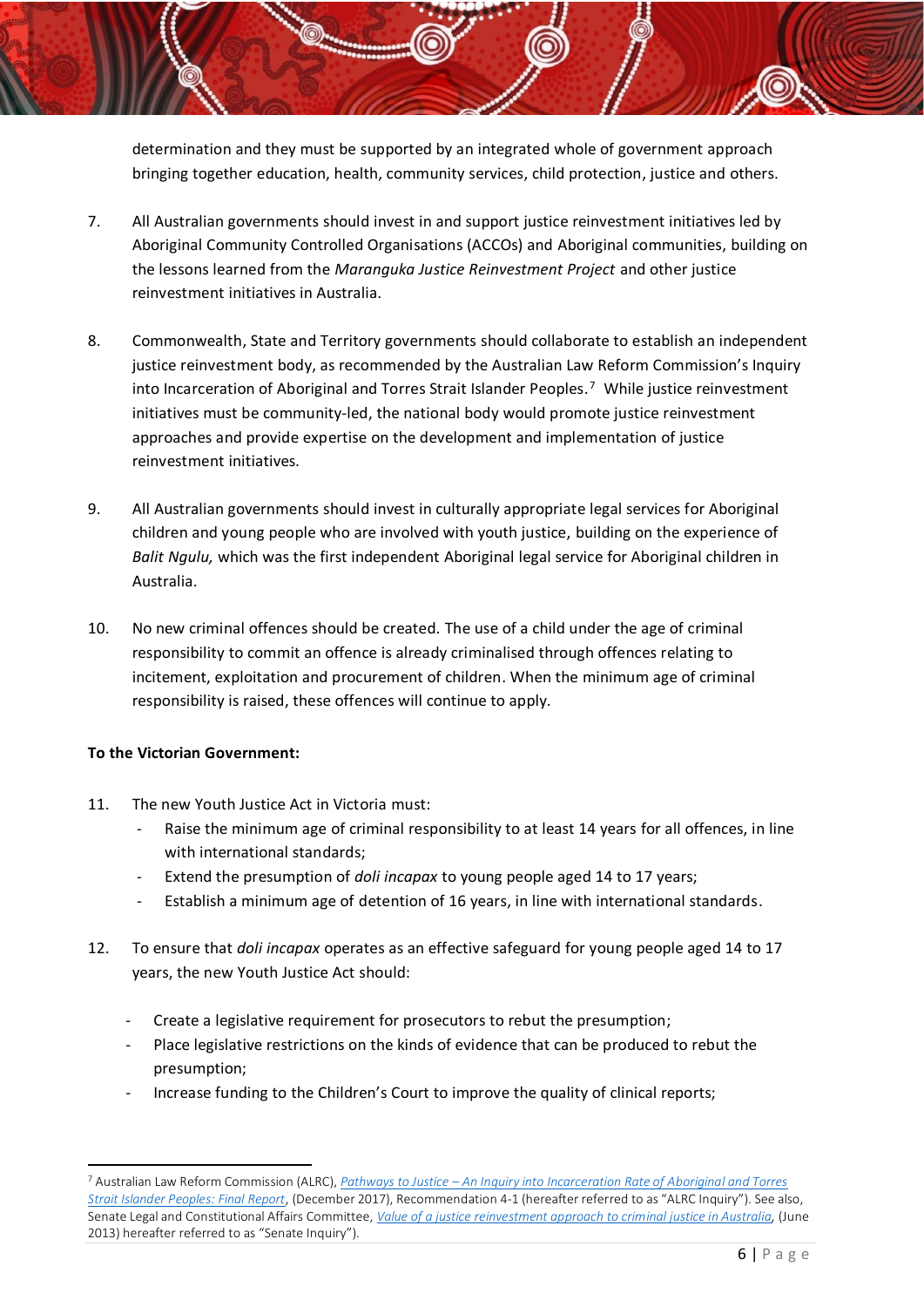- Increase funding to Victoria Legal Aid to cover the cost of specialist reports relating to legal capacity;
- Create a legislative requirement for all police and Crown prosecutors to undergo training on the presumption of *doli incapax*;
- Incorporate mandatory training on *doli incapax* into all programs for admission to practice as a solicitor;
- Require all criminal defence lawyers to undergo training on *doli incapax* as part of their Continuing Professional Development.
- 13. In collaboration with relevant stakeholders, including ACCOs, the Department of Justice and Community Safety (DJCS) should carry out a detailed mapping of all existing services and programs in Victoria that:
	- Support Aboriginal children and young people who are in contact with, or have been in contact with the youth justice system, as well as their families;
	- Support Aboriginal children and young people to avoid coming into contact with the youth justice system. This should include early intervention and prevention programs to support parents, families and communities, as well as initiatives in education, housing, health and community services.
- 14. In developing responses for children under the age of 14 years, the government should:
	- Embed justice reinvestment approaches into all relevant policies, strategies and frameworks, including the new Youth Justice Strategy, the Aboriginal Youth Justice Strategy and the Crime Prevention Strategy;
	- Invest in and work with ACCOs and Aboriginal communities to design and implement justice reinvestment initiatives in Victoria, building on the experiences of existing Victorian programs and services as well as justice reinvestment initiatives around Australia;
	- Support the establishment of a national justice reinvestment body, as recommended by the Australian Law Reform Commission;<sup>8</sup>
- 15. The government should provide funding to the Victorian Aboriginal Legal Service to re-establish *Balit Ngulu* as a culturally safe legal service for Aboriginal children and young people in Victoria;
- 16. No new criminal offences should be created relating to the use of a child under the minimum age of criminal responsibility to commit an offence.

<sup>8</sup> ALRC, above not[e 7;](#page-6-0) Senate Inquiry, above not[e 7.](#page-6-0)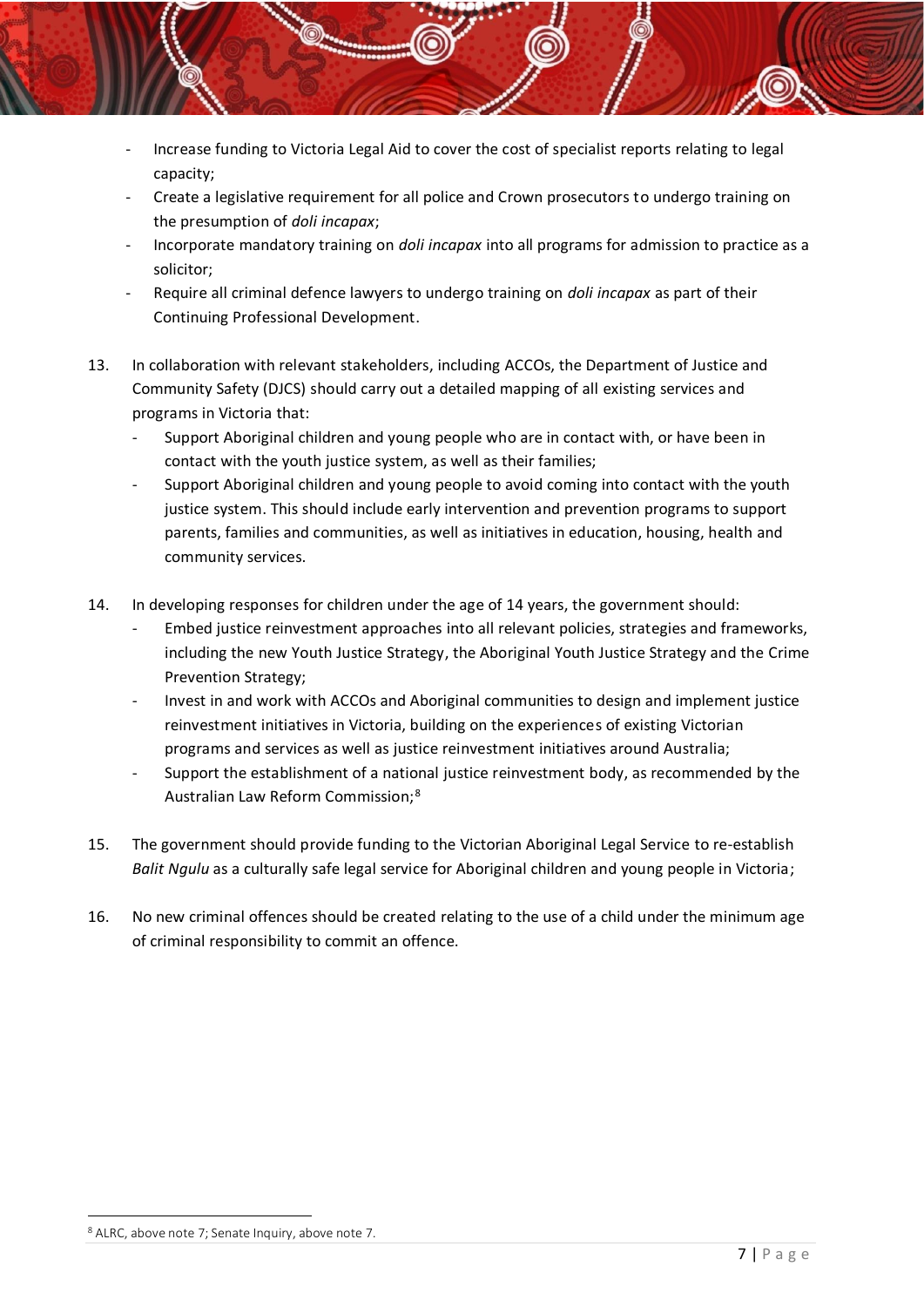### <span id="page-8-0"></span>**DETAILED SUBMISSIONS**

VALS welcomes the opportunity to provide input to the Council of Attorney Generals' (COAG) National Working Group on the Age of Criminal Responsibility in Australia.

<span id="page-8-3"></span><span id="page-8-2"></span>Aboriginal children and young people are over-represented in the youth justice system in every State and Territory in Australia.<sup>9</sup> In Victoria, the government has committed address this issue by reducing the number of Aboriginal children and young people in the youth justice system by closing the gap in the rate of Aboriginal and non-Aboriginal people under youth justice supervision by 2031.<sup>10</sup> In practice, this means reducing the number of Aboriginal children under youth justice supervision by 43 by 2023.<sup>11</sup> The low age of criminal responsibility is one of the main drivers behind over-representation of Aboriginal people in the youth justice and criminal justice systems in Victoria. Raising the age of criminal responsibility to at least 14 years is a key way to achieve Victoria's Aboriginal Justice targets.

<span id="page-8-5"></span><span id="page-8-4"></span>VALS commends the Victorian government for its commitment to self-determination of Aboriginal peoples,<sup>12</sup> and its commitment to youth justice reform flowing from the 2017 Review of the Youth Justice System.<sup>13</sup> We strongly encourage the government to ensure that the age of criminal responsibility is incorporated as a key element in the ongoing processes to develop a Youth Justice Act, a Youth Justice Strategy, a Crime Prevention Strategy and an Aboriginal Youth Justice Strategy.

## <span id="page-8-1"></span>**1. Raise the minimum age of criminal responsibility to at least 14 years for all offences<sup>14</sup>**

VALS has been advocating for many years to raise the minimum age of criminal responsibility in Victoria and across other States and Territories in Australia.<sup>15</sup> This position is based on the following key arguments:

- Medical science shows that children below the age of 14 years lack the maturity to fully comprehend the impact of their actions;
- Australia's international legal obligations require a minimum age of criminal responsibility of at least 14 years;
- Raising the age of criminal responsibility will reduce recidivism rates;
- The presumption of d*oli incapax* is ineffective and routinely fails to protect our youngest children;
- Raising the age of criminal responsibility will reduce over-representation of Aboriginal children in the youth justice system;
- Criminalising children aged 10-13 years reinforces vulnerabilities and cycles of disadvantage;
- Detention is harmful for children and is a waste of resources.

<sup>9</sup> Australian Institute for Health and Wellbeing (AIHW), *[Youth Justice in Australia 2017-2018](https://www.aihw.gov.au/getmedia/f80cfcb3-c058-4c1c-bda5-e37ba51fa66b/aihw-juv-129.pdf.aspx?inline=true)*, (2019) p. 9.

<sup>&</sup>lt;sup>10</sup> Aboriginal justice targets were introduced in 2012 under the Aboriginal Justice Agreement Phase 3 and are also included under *Burra Lotjpa Dunguludja: the Aboriginal Justice Agreement Phase 4.* See DJCS, *[Burra Lotjpa Dunguludja,](https://www.aboriginaljustice.vic.gov.au/sites/default/files/embridge_cache/emshare/original/public/2018/09/9d/784c6e742/Victorian%20Aboriginal%20Justice%20Agreement%20Phase%204.pdf)* (2018) p. 30. <sup>11</sup> See Aboriginal Justice Target Milestone 2. Ibid., p. 30.

<sup>12</sup> Victorian government, *[Victorian Aboriginal Affairs Framework 2018-2023](https://www.aboriginalvictoria.vic.gov.au/victorian-aboriginal-affairs-framework-2018-2023)* (VAAF), pp. 22-24.

<sup>13</sup> P. Armytage and J. Ogloff, *[Youth Justice Review and Strategy: Executive Summary](https://www.justice.vic.gov.au/sites/default/files/embridge_cache/emshare/original/public/2018/08/bf/6198c2b50/report_meeting_needs_and_reducing_offending_executive_summary_2017.pdf)* (2017).

<sup>&</sup>lt;sup>14</sup> This section responds to discussion questions 1 and 2.

<sup>15</sup> Victorian Aboriginal Legal Service (VALS), Position Paper: Age of Criminal Responsibility, (2017); VALS, *[Submission to the](https://vals.org.au/assets/2019/11/VALS-Submission-to-CCYP-Inquiry-Our-Youth-Our-Way-November-2019.pdf)  [Commission for Children and Young People \(CCYP\) Inquiry: Our Youth, Our Way,](https://vals.org.au/assets/2019/11/VALS-Submission-to-CCYP-Inquiry-Our-Youth-Our-Way-November-2019.pdf)* (October 2019), pp.9-10.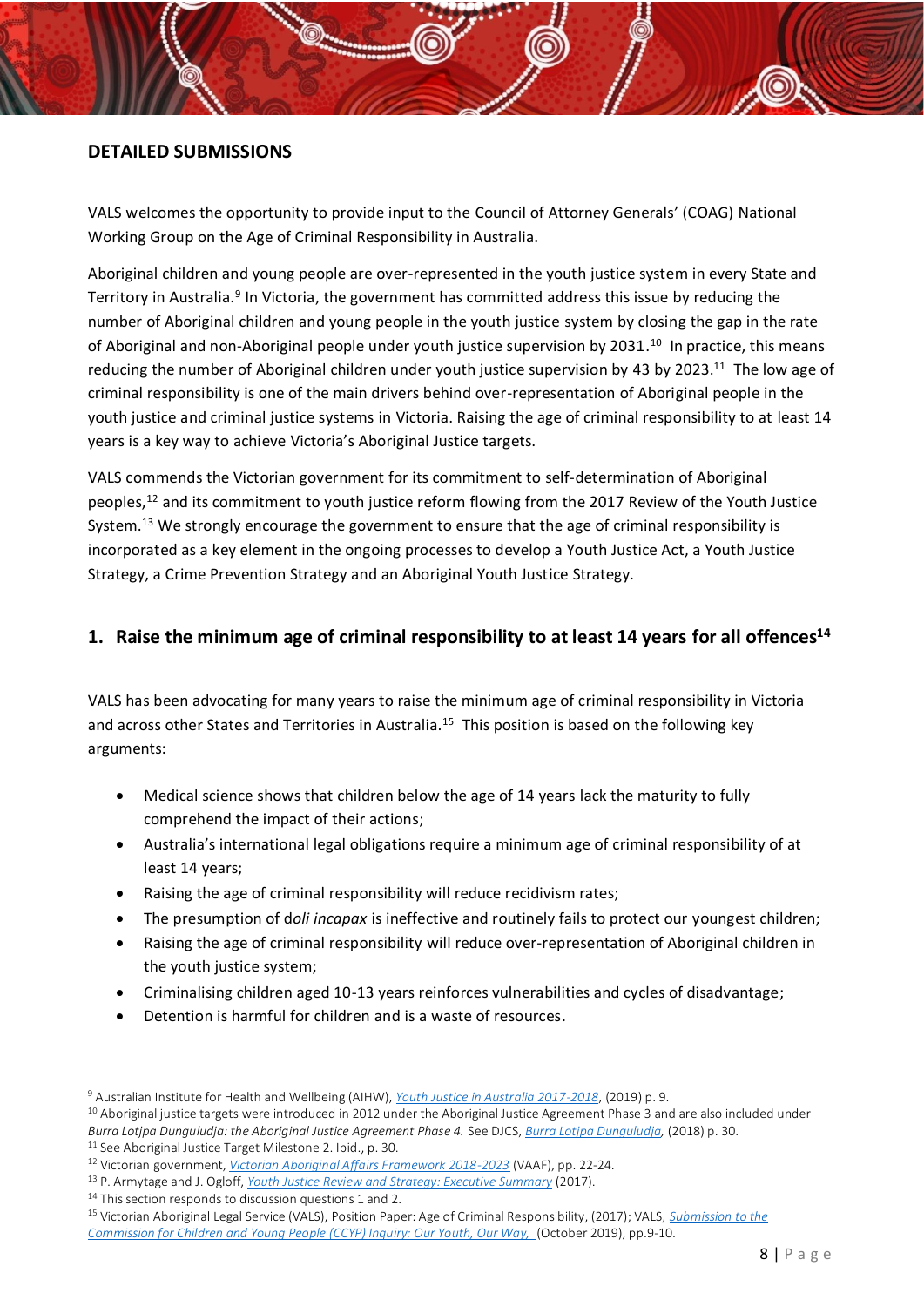<span id="page-9-2"></span>VALS joins with over 100 other organisations across Australia that are advocating for this critical reform, including the Aboriginal Justice Caucus,<sup>16</sup> Koori Youth Council,<sup>17</sup> the Smart Justice for Young People Coalition in Victoria,<sup>18</sup> Change the Record,<sup>19</sup> the Law Council of Australia,<sup>20</sup> the Australian Medical Association,<sup>21</sup> the Royal Australasian College of Physicians<sup>22</sup> and the Australian and New Zealand Children's Commissioners and Guardians (ANZCCG). 23

<span id="page-9-1"></span>The reasons for raising the age of criminal responsibility to at least 14 years apply equally to all offences. As was noted by the Committee on the Rights of the Child, approaches that permit the use of a lower minimum age of criminal responsibility for serious offences are "usually created to respond to public pressure and are not based on a rational understanding of children's development."<sup>24</sup> VALS strongly encourages COAG to take a rational and evidence-based approach to this issue and not be swayed by public pressure (either real or perceived).

## *Medical science shows that children below the age of 14 years lack the maturity to fully comprehend the impact of their actions*

<span id="page-9-0"></span>There is a large body of neurobiological and medical scientific evidence demonstrating that maturity and capacity of abstract reasoning is starkly different between children and adults. <sup>25</sup> This is because child and adolescent brains are not fully mature until their early twenties.<sup>26</sup> For 10-13 year olds, developmental capacity is limited as their frontal cortex is still developing.<sup>27</sup> Neurological and psychosocial immaturity means that children do not under concepts of "serious wrong," meaning that their understanding of the behaviour forming the basis for a criminal charge is not enough to establish criminal culpability.<sup>28</sup>

<sup>16</sup> C. Cunneen, *[Self-determination and the Aboriginal Youth Justice Strategy: Research Report](https://www.uts.edu.au/sites/default/files/2019-12/Cunneen%2C%20C.%20%282019%29%20Self-Determination%20and%20the%20Aboriginal%20Youth%20Justice%20Strategy%2C%20Jumbunna%20Institute%20for%20Indigenous%20Education%20and%20Research%2C%20UTS%2C%20Sydney_2.pdf)* (June 2019). Department of Justice and Community Safety (DJCS), *Aboriginal Justice Caucus Perspectives and Priorities for Self-determination in Youth Justice: Summary of Priority Issues Resulting from Workshops on 10/12/18, 30/4/19 and 21/5/19*, (2019). <sup>17</sup> KYC, above not[e 4.](#page-3-0)

<sup>18</sup> Smart Justice for Young People (SJ4YP), *Youth Justice Principles* (2019).

<sup>&</sup>lt;sup>19</sup> [Change the Record, Free to be kids: National Plan of Action,](http://www.natsils.org.au/portals/natsils/Change%20The%20Record%20Free%20to%20be%20Kids%20National%20Plan%20of%20Action.pdf?ver=2018-06-27-120222-650) 2017, p.5.

<sup>20</sup> Law Council of Australia (LCA) and Australian Medical Association (AMA), *[Minimum Age of Criminal Responsibility: Policy](https://www.lawcouncil.asn.au/files/pdf/policy-statement/AMA%20and%20LCA%20Policy%20Statement%20on%20Minimum%20Age%20of%20Criminal%20Responsibility.pdf?21fb2a76-c61f-ea11-9403-005056be13b5)  [Statement,](https://www.lawcouncil.asn.au/files/pdf/policy-statement/AMA%20and%20LCA%20Policy%20Statement%20on%20Minimum%20Age%20of%20Criminal%20Responsibility.pdf?21fb2a76-c61f-ea11-9403-005056be13b5)* (December 2019). See also, LCA, "[Commonwealth, states and territories must lift minimum age of criminal responsibility](https://www.lawcouncil.asn.au/media/media-releases/commonwealth-states-and-territories-must-lift-minimum-age-of-criminal-responsibility-to-14-years-remove-doli-incapax)  [to 14 years, remove doli incapax"](https://www.lawcouncil.asn.au/media/media-releases/commonwealth-states-and-territories-must-lift-minimum-age-of-criminal-responsibility-to-14-years-remove-doli-incapax) (26 June 2019).

<sup>21</sup> LCA and AMA, *[Minimum Age of Criminal Responsibility: Policy Statement,](https://www.lawcouncil.asn.au/files/pdf/policy-statement/AMA%20and%20LCA%20Policy%20Statement%20on%20Minimum%20Age%20of%20Criminal%20Responsibility.pdf?21fb2a76-c61f-ea11-9403-005056be13b5)* (December 2019). See also AMA, ["AMA Calls for the Age](https://ama.com.au/media/ama-calls-age-criminal-responsibility-be-raised-14-years-age)  [of Criminal Responsibility to be Raised to 14 years of Age](https://ama.com.au/media/ama-calls-age-criminal-responsibility-be-raised-14-years-age)," (25 March 2019).

<sup>&</sup>lt;sup>22</sup> Royal Australian College of Physician, ["Doctors, lawyers, experts unite in call to raise age of criminal responsibility."](https://www.racp.edu.au/news-and-events/media-releases/doctors-lawyers-experts-unite-in-call-to-raise-age-of-criminal-responsibility)

<sup>&</sup>lt;sup>23</sup> Australian and New Zealand Children's Commissioners and Guardians (ANZCCG), ["Public Guardians and Children's Com](https://www.humanrights.gov.au/our-work/childrens-rights/publications/australian-and-new-zealand-childrens-commissioners-and-0)missioners [Australia and New Zealand Children's Commissioners and Guardians, Communique 12](https://www.humanrights.gov.au/our-work/childrens-rights/publications/australian-and-new-zealand-childrens-commissioners-and-0)-14 November 2018," (16 November 2018). <sup>24</sup> United Nations Committee on the Rights of the Child (hereafter referred to as "CRC"), *[General Comment No. 24 \(2019\) on](http://docstore.ohchr.org/SelfServices/FilesHandler.ashx?enc=6QkG1d%2FPPRiCAqhKb7yhsqIkirKQZLK2M58RF%2F5F0vEnG3QGKUxFivhToQfjGxYjV05tUAIgpOwHQJsFPdJXCiixFSrDRwow8HeKLLh8cgOw1SN6vJ%2Bf0RPR9UMtGkA4)* 

*[children's rights in the child justice system](http://docstore.ohchr.org/SelfServices/FilesHandler.ashx?enc=6QkG1d%2FPPRiCAqhKb7yhsqIkirKQZLK2M58RF%2F5F0vEnG3QGKUxFivhToQfjGxYjV05tUAIgpOwHQJsFPdJXCiixFSrDRwow8HeKLLh8cgOw1SN6vJ%2Bf0RPR9UMtGkA4)*, CRC/C/GC/24, (18 September 2019) para 25.

<sup>&</sup>lt;sup>25</sup> See for example, E. Cauffman and L. Steinberg, L., '(Im)maturity of Judgment in Adolescence: Why Adolescents May Be Less Culpable Than Adults', (2000) *Behavioral Sciences and the Law*, 18, 741–60; E. Delmage, 'The Minimum Age of Criminal Responsibility: A Medico-Legal Perspective', (2013) *Youth Justice* 13(2), 102–110; T. Crofts T, 'A Brighter Tomorrow: Raise the Age of Criminal Responsibility', (2015) *Current Issues in Criminal Justice* 27(1), 123–31; C. Fried C. and N. Reppucci, 'Criminal Decision Making: The Development of Adolescent Judgement, Criminal Responsibility, and Culpability,' (2001) *Law and Human Behaviour.*  <sup>26</sup> See for example: E. Sowell et al., 'Mapping Continued Brain Growth and Gray Matter Density Reduction in Dorsal Frontal Cortex: Inverse Relationships during Postadolescent Brain Maturation' (2001) 21 *Journal of Neuroscience* 8697, 8819; E. Goldberg, *The Executive Brain: Frontal Lobes and the Civilized Mind* (2001); SJ. Blakemore and S. Choudhury, 'Development of the Adolescent Brain: Implications for Executive Function and Social Cognition' (2006) 47(3) *Journal of Child Psychology and Psychiatry* 296, cited in Sentencing Advisory Council, *[Sentencing Children and Young People in Victoria](https://www.sentencingcouncil.vic.gov.au/sites/default/files/2019-08/Sentencing_Children_and_Young_People_in_Victoria_0.pdf)* (March 2012) p. 11.

<sup>27</sup> C. Cunneen, *Arguments for Raising the Minimum Age of Criminal Responsibility: Comparative Youth Penalty Project Research Project*, 2017.

<sup>28</sup> N. Lennings and C. Lennings, 'Assessing Serious Harm under the Doctrine of Doli Incapax: A Case Study', (2014) *Psychiatry, Psychology and Law*, 21(5), 791–800, 793, cited in C. Cunneen, above not[e 27.](#page-9-0)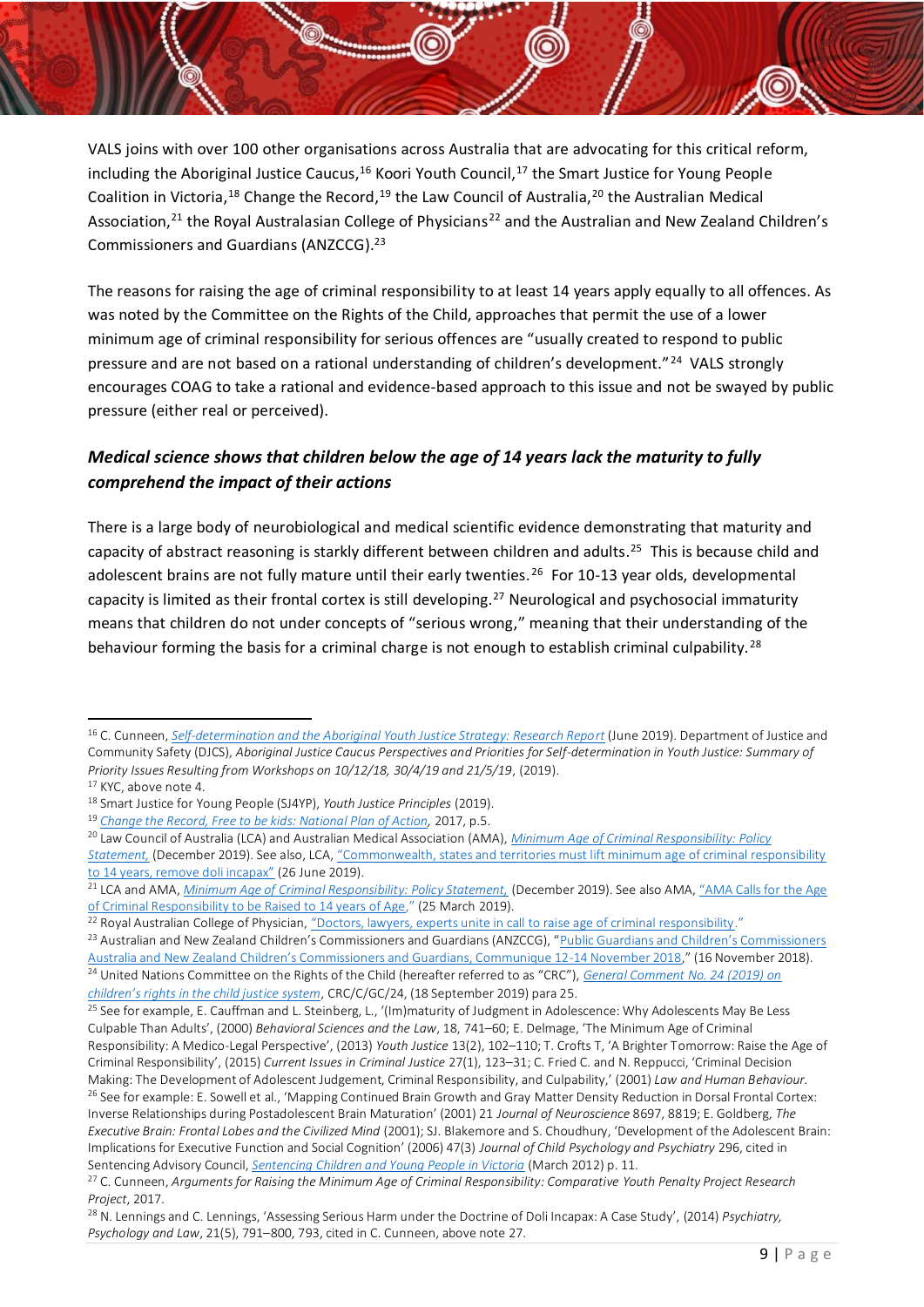In many aspects of the youth justice systems, the lack of maturity of young people is already recognised. For example, in 2016 the Victorian Government's Youth Parole Board recognised the relationship between brain development and the response of the criminal justice system to young people: "Young people require different treatment from adult offenders due to their lack of maturity, propensity to take risks, susceptibility to peer influence, undeveloped consequential thinking and, importantly, their capacity to be rehabilitated."<sup>29</sup>

Legal minimum ages for other rights and responsibilities of children in Australia reflect the fact that children aged 10-13 years are not considered to have a level of maturity and development. For example:

- A child under 13 years cannot sign up for a Facebook account;
- A child under 12 years cannot board a plane unsupervised;
- A child under the age of 15 years cannot apply for their own Medicare card.<sup>30</sup>

## <span id="page-10-0"></span>*Australia's international legal obligations require a minimum age of criminal responsibility of at least 14 years for all offences*

<span id="page-10-1"></span>As a state party to the Convention on the Rights of the Child, Australia has binding international legal obligations, including in relation to the age of criminal responsibility.<sup>31</sup> According to the United Nations Committee on the Rights of the Child ("the Committee"), in complying with their obligations under article 40(3) of the Convention, state parties should increase the minimum age of criminal responsibility to at least 14 years. $32$  This is consistent with the strong emphasis in the Convention on diverting children away from the criminal justice system wherever possible.<sup>33</sup> Although General Comment 24 and the findings of the Committee are not legally binding, they are highly persuasive interpretations of Australia's international legal obligations.

Australia's low age of criminal responsibility has received significant criticism from various UN human rights mechanisms, including the Committee<sup>34</sup> as well as the UN Special Rapporteur on the Rights of Indigenous People.<sup>35</sup> In September 2019, the Committee on the Rights of the Child specifically recommended that Australia should raise the minimum age of criminal responsibility to at least 14 years.<sup>36</sup> Internationally, 14 years is the most common age of criminal responsibility.<sup>37</sup> Implementing the Committee's recommendation will bring Australia in line countries such as Austria, Germany, Spain, Denmark, Norway, Finland, Iceland, Estonia, the Czech Republic and Portugal.<sup>38</sup>

<sup>29</sup> Department of Health and Human Service, *[Youth Parole Board Annual Report 2015-16](https://www.parliament.vic.gov.au/file_uploads/Youth_Parole_Board_Annual_Report_2015-16_L2jN9RxM.pdf)* (2016).

<sup>30</sup> Department of Human Services, *[How to get your own Medicare card at 15 years old](https://www.humanservices.gov.au/individuals/services/medicare/)* (July 2019).

<sup>&</sup>lt;sup>31</sup> United Nations Convention on the Rights of the Child, (adopted on 20 November 1989, entered into force on 2 September 1990) UNTS Vol. 1577, art 40(3)(a).

<sup>&</sup>lt;sup>32</sup> CRC, above not[e 24,](#page-9-1) para 22.

<sup>&</sup>lt;sup>33</sup> UN Convention on the Rights of the Child, above not[e 31,](#page-10-1) art. 40(3)(b).

<sup>&</sup>lt;sup>34</sup> CRC, Concluding Observations of the Committee on the Rights of the Child: Australia, 21 October 1997, CRC/C/15/Add,79, para 11; CRC, Concluding Observations: Australia, CRC/C/15/Add.265, 20 October 2005, para 73(a); CRC, Concluding Observations: Australia, CRC/C/AUS/CO/4, 28 August 2012, para 82(a); CRC, Concluding Observations on the Combined fifth and sixth periodic reports of Australia, CRC/C/AUS/CO/5-6, 1 November 2019, para 47(a).

<sup>&</sup>lt;sup>35</sup> V. Tauli Corpuz, *[Report of the Special Rapporteur on the Rights of Indigenous Peoples on Her Visit to Australia](https://documents-dds-ny.un.org/doc/UNDOC/GEN/G17/234/24/PDF/G1723424.pdf?OpenElement), UN GAOR, 36<sup>th</sup> sess,* Agenda Item 3, UN Doc A/HRC/36/46/Add.2 (8 August 2017), para 75.

<sup>&</sup>lt;sup>36</sup> CRC, Concluding Observations on the Combined fifth and sixth periodic reports of Australia, above note 35, para 48(a).

<sup>&</sup>lt;sup>37</sup> CRC, General Comment No. 24, above note 25, para 21.

<sup>38</sup> See C. Cuneen, above not[e 16.](#page-9-2)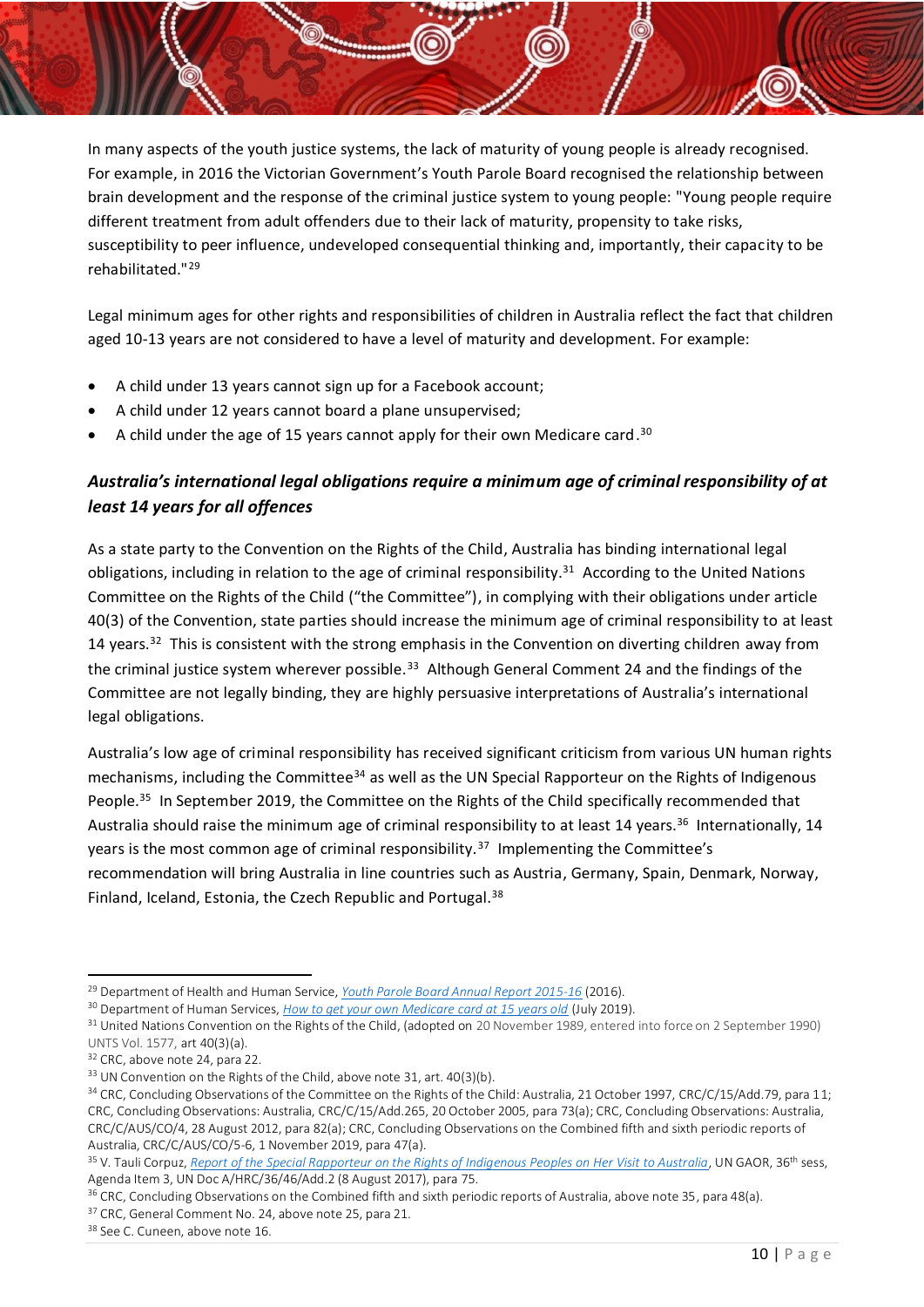<span id="page-11-2"></span>The international standard on the age of criminal responsibility was revised in July 2019 in light of new knowledge about child and adolescent development and other factors.<sup>39</sup> Prior to that, the Committee recommended a minimum age of criminal responsibility of 12 years.<sup>40</sup> There are several Australian states and territories that reviewed their youth justice legislation prior to 2019, and recommended that the age of criminal responsibility be raised to 12 years in line with international standards at that time. <sup>41</sup> In developing its recommendations, it is critical that the COAG Working Group on the Age of Criminal Responsibility is guided by current international standards which take into account the most recent neurological and scientific evidence.

## <span id="page-11-0"></span>*Raising the age of criminal responsibility will reduce recidivism rates*

<span id="page-11-1"></span>Evidence shows that early involvement with the youth justice system significantly increases the likelihood of reoffending.<sup>42</sup> In this regard, raising the age of criminal responsibility will significantly reduce recidivism rates for children and young people.

In Victoria, the recidivism rate of children who were first sentenced aged 10–12 is 86% and for 13-14 year olds the rate is 84%.<sup>43</sup> In contrast, children who are first sentenced at the age of 17 years have a recidivism rate of 51% and those sentenced at 19-20 years have a recidivism rate of 33%.<sup>44</sup> In effect, every year increase in the age at first sentence equates to an 18% reduction in the likelihood of reoffending. 45

In addition to the significantly higher likelihood of reoffending, children sentenced at age 10-12 years are also more likely to reoffend multiple times<sup>46</sup> and are much more likely to continue to the adult criminal jurisdiction. 47

In VALS experience, the increased likelihood of reoffending is not only linked to sentencing; in fact, any involvement with the youth justice system at age 10-12 years (including arrest and remand) exposes our clients to the youth justice system and is likely to increase the risk of reoffending. This is particularly true in

South Wales Crime and Justice Bulletin no. 86 (2005); Parliament of Victoria, Drugs and Crime Prevention Committee*, Inquiry into* 

<sup>39</sup> CRC, *General Comment No. 24*, above note 25, para 1.

<sup>40</sup> CRC, *[General Comment No. 10 \(2007\)](https://tbinternet.ohchr.org/_layouts/15/treatybodyexternal/Download.aspx?symbolno=CRC%2fC%2fGC%2f10&Lang=en)*, CRC/C/GC/10, 44th sess. (25 April 2007).

<sup>41</sup> Royal Commission and Board of Inquiry into the Protection and Detention of Children in the Northern Territory, *[Findings](https://www.royalcommission.gov.au/sites/default/files/2019-01/rcnt-royal-commission-nt-findings-and-recommendations.pdf) and [Recommendations](https://www.royalcommission.gov.au/sites/default/files/2019-01/rcnt-royal-commission-nt-findings-and-recommendations.pdf)*, (2017) p. 46; B. Atkinson, *[Report on Youth Justice from Bob Atkinson AO, APM, Special Adviser to Di Farmer MP,](https://www.youthjustice.qld.gov.au/resources/youthjustice/reform/youth-justice-report.pdf)  [Minister for Child Safety, Youth and Women and Minister for Prevention of Domestic and Family Violence](https://www.youthjustice.qld.gov.au/resources/youthjustice/reform/youth-justice-report.pdf)*, (8 June 2018) p. 13. <sup>42</sup> Sentencing Advisory Council, *[Reoffending by Children and Young People in Victoria](https://www.sentencingcouncil.vic.gov.au/sites/default/files/2019-08/Reoffending_by_Children_and_Young_People_in_Victoria.pdf)*, (2016), p. 26. See also: R. Loeber and D. Farrington, 'Young Children Who Commit Crime: Epidemiology, Developmental Origins, Risk Factors, Early Interventions and Policy Implications' (2000) *Development and Psychopathy* 12(4), 737; Walter Forrest and Ben Edwards, 'Early Onset of Crime and Delinquency among Australian Children*'*, in Australian Institute of Family Studies (ed.), *The Longitudinal Study of Australian Children Annual Statistical Report 2014* (2014) 131–150, 131; Shuling Chen et al., *The Transition from Juvenile to Adult Criminal Careers*, New

*Strategies to Prevent High Volume Offending and Recidivism by Young People, Final Report*, no. 218 (2009), 63; Don Weatherburn et al., *Screening Juvenile Offenders for Further Assessment and Intervention*, Crime and Justice Bulletin no. 109 (2007).

 $43$  Ibid. <sup>44</sup> Ibid.

<sup>45</sup> Sentencing Advisory Council, above not[e 42,](#page-11-1) p. 26

<sup>46</sup> According to research carried out by the Sentencing Advisory Council in 2016, three-quarters of the children who were aged 10-12 (inclusive) when first sentenced continued offending into the adult criminal jurisdiction. See SAC, above note 43, p. 31. <sup>47</sup> According to research carried out by the Sentencing Advisory Council in 2016, 36% of children who were aged 10-12 (inclusive) when first sentenced were sentenced to an immediate term of adult imprisonment before they were 22 years old, versus 15% of young people who were first sentenced at age 18 or older. Ibid.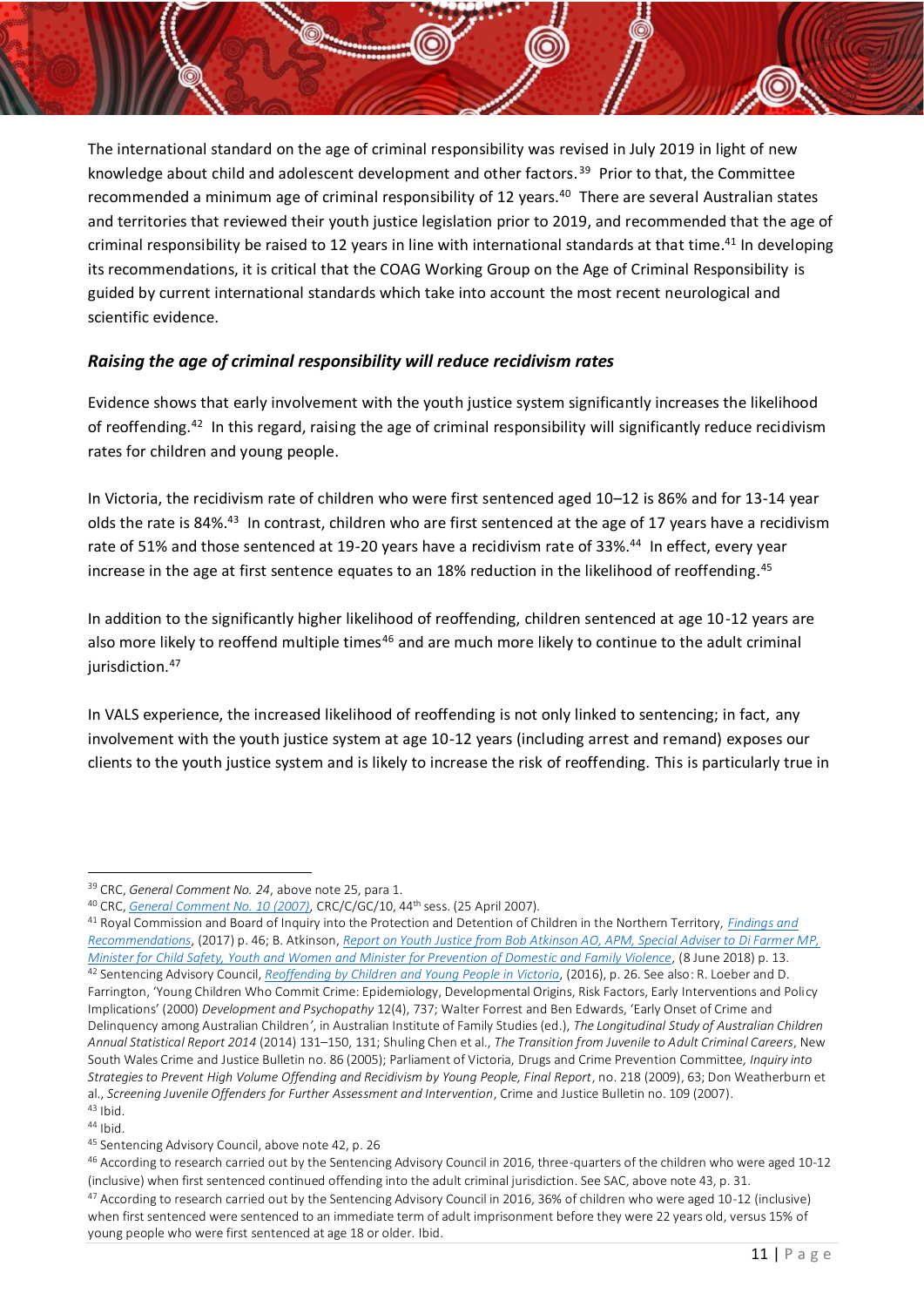<span id="page-12-1"></span>the current context where more children are being remanded in Victoria due to punitive reforms to the *Bail Act* in 2018.<sup>48</sup>

While political mantras often emphasise the need for a tough approach on crime to keep our communities safe, recidivism rates prove that this is factually incorrect. Criminal responses to youth offending breed further offending and create additional risk for communities.

## <span id="page-12-0"></span>*Raising the age of criminal responsibility will reduce over-representation of Aboriginal children in the youth justice system*

Aboriginal children are disproportionality impacted by the low age of criminal responsibility as they are less likely to receive a caution<sup>49</sup> and are more likely to be involved with the youth justice system earlier than non-Aboriginal youth.

In Victoria, data from 2018-2019 shows that Aboriginal children aged 10-14 years are more likely to be detained or on a community-based order than non-Aboriginal children of the same age group:

- 1.6% (1 out of 42) of Aboriginal young people sentenced to custody were below the age of 15 years compared with 2.3% (4 out of 247) of non-Aboriginal young people;<sup>50</sup>
- 21.1% (15 out of 71) of Aboriginal children on remand were 12-14 years compared with 18.8% (72 out of 382) of non-Aboriginal children;<sup>51</sup>
- 16.3% (40 out of 245) of Aboriginal young people on community-based orders were 12-14 years compared to 11.6% (153 out of 1414) non-Aboriginal young people.<sup>52</sup>

Nationally, the situation is far worse: in 2017-2018, 39% of Aboriginal children under youth justice supervision where aged 10-13 when they were first sentenced to a custodial or community-based youth justice order, versus only 15% of non-Aboriginal children.<sup>53</sup>

As noted above, Victoria introduced Aboriginal justice targets in 2012 which commit the government to close the gap in the rate of Aboriginal and non-Aboriginal people under youth justice supervision by 2031. To achieve this target, the current Aboriginal Justice Agreement requires the government to reduce the number of Aboriginal children under youth justice supervision by at least 43 young people by 2023.<sup>54</sup>

Given that Aboriginal children are more likely to be involved in the youth justice system between the ages of 10 and 13 years, and that earlier involvement with the youth justice system increases recidivism rates, it is clear that raising the age of criminal responsibility is critical for our young people. If the Victorian government is serious about its commitment to address over-representation of Aboriginal young people in the youth justice system by 2031, raising the age of criminal responsibility is an obvious place to start.

<sup>48</sup> Between 2017-18 and 2018-19, the number of young people on remand increased from 355 to 454 (99 more than the previous year) which is 21.9% increase. In the same period, the number of Aboriginal young people on remand increased from 57 to 71, which equates to a 24.6% increase. See DJCS, Youth Justice Report to the Aboriginal Justice Forum, October 2019, pp. 14-17.

<sup>49</sup> K. Shirley, "The Cautious Approach: Police cautions and the impact on youth reoffending," Crime Statistics Agency *In Brief No. 9*, September 2017, p. 10.

<sup>50</sup> DJCS, *Youth Justice Report to the Aboriginal Justice Forum*, above not[e 48,](#page-12-1) p. 10.

<sup>51</sup> Ibid., p. 15.

<sup>52</sup> Ibid., p. 20.

<sup>53</sup> AIHW, *above note* [9,](#page-8-2) p. 27.

<sup>54</sup> *[Burra Lotjpa Dunguludja,](https://www.aboriginaljustice.vic.gov.au/sites/default/files/embridge_cache/emshare/original/public/2018/09/9d/784c6e742/Victorian%20Aboriginal%20Justice%20Agreement%20Phase%204.pdf)* above note *[10](#page-8-3)*, p. 30.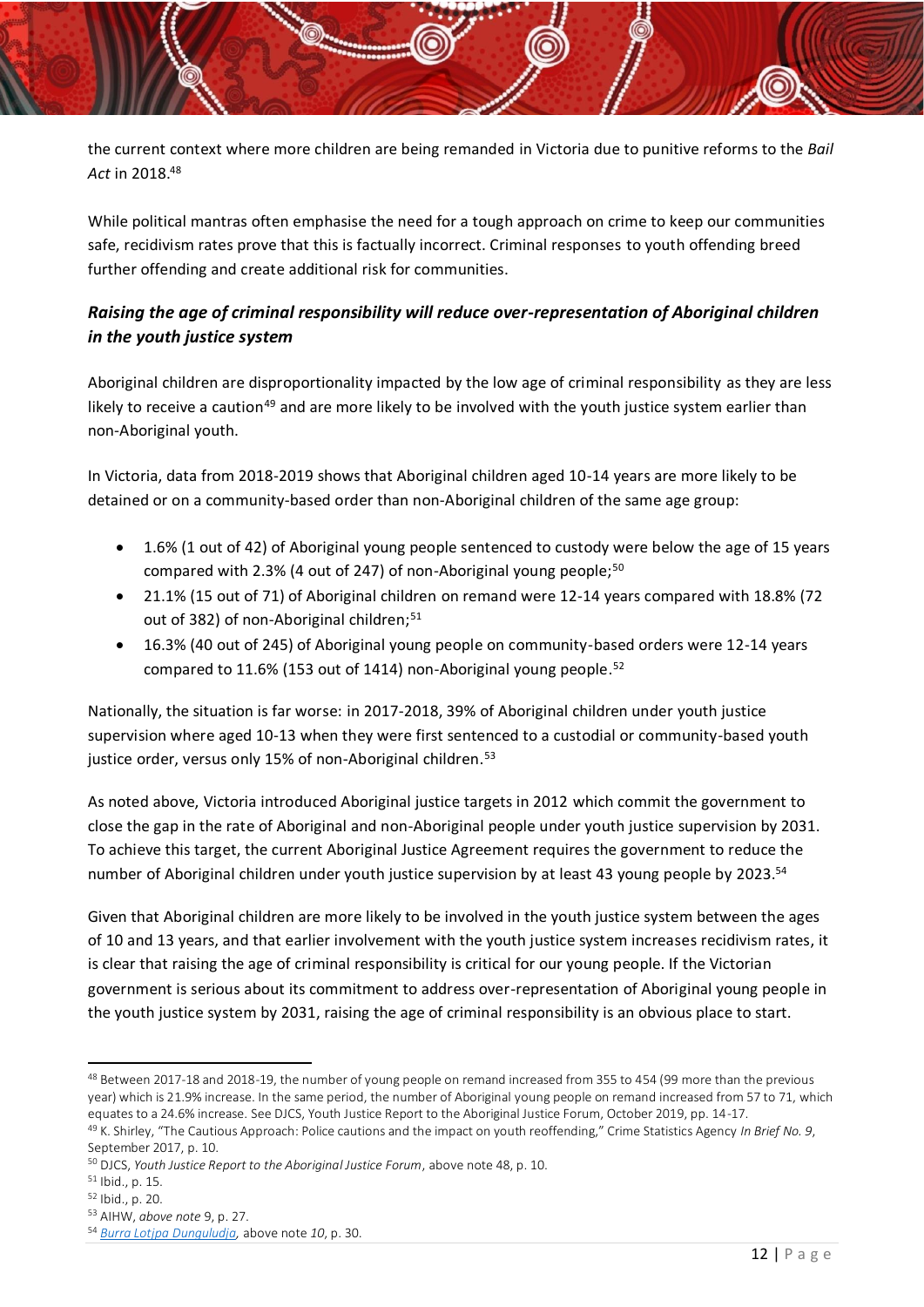## <span id="page-13-0"></span>*The presumption of doli incapax is ineffective and routinely fails to protect our children*

The rebuttable presumption of *doli incapax* was designed to recognise the differences in maturity of young offenders, including the fact that children aged 10-13 years lack the psychosocial and developmental capacity to understand the implications of their actions. In practice however, the presumption is inconsistently applied and routinely fails to protect our children.

In VALS experience, the possibility for *doli incapax* to act as a legal safeguard is undermined by the following:

- Although the prosecution has the burden of proof to rebut the presumption, in practice, police officers regularly fail to discharge this burden unless they are specifically requested to do so by defence or the judiciary;
- The cost of Children's Court clinic reports is covered by the Court, however, these reports are often not sufficient and do not apply the test accurately, so defence counsel regularly seek an additional psychologist report and are required to cover the costs;
- There is a shortage of child psychologists both in metropolitan and regional areas, so there are often significant challenges (including delays) with obtaining a specialist report to establish that the child does not have legal capacity<sup>55</sup>;
- It is often difficult to determine if a child knew that the relevant act was "seriously wrong at the time of offending", even with a specialist report from a child psychologist;
- It is common for the police to ask the child in the police interview if they thought the act was right or wrong and then rely on this evidence to rebut the presumption; often the prosecution is permitted to lead this evidence which would ordinarily be inadmissible;
- In regional and rural areas in Victoria, where there are no specialist youth crime prosecutors or defence lawyers, there is a lack of understanding of *doli incapax*, meaning that it is not routinely and consistently applied to all children under the age of 14 years;
- There is a perception amongst police that once charges have been withdrawn once because a child has been found not to have legal capacity, the child has 'had their chance' and police are reluctant to withdraw new charges;
- Systemic racism and unconscious bias in the youth justice system means that Aboriginal children are less likely to benefit from the legal protection provided by *doli incapax* and more likely to face the challenges noted above.

As a result of these challenges, the process of having charges dismissed on the basis of *doli incapax* can be long and arduous and can often take up to 12 weeks. During the process, the child and their support persons are required to keep coming back to Court, which is disruptive for the child's education, family and cultural life. Multiple attendances at court also increases the exposure of the child to the youth justice system and can have the effect of normalising the youth justice and criminal justice systems.

For this reason, VALS is aware that lawyers will often encourage their clients to accept diversion as the matter will be finalised faster than going through the *doli incapax* process. However, while this may provide

<sup>&</sup>lt;sup>55</sup> In some cases, there may be a significant delay in obtaining a report; in other cases, the child and support person may have to travel to Melbourne to obtain a report, with additional costs for travel.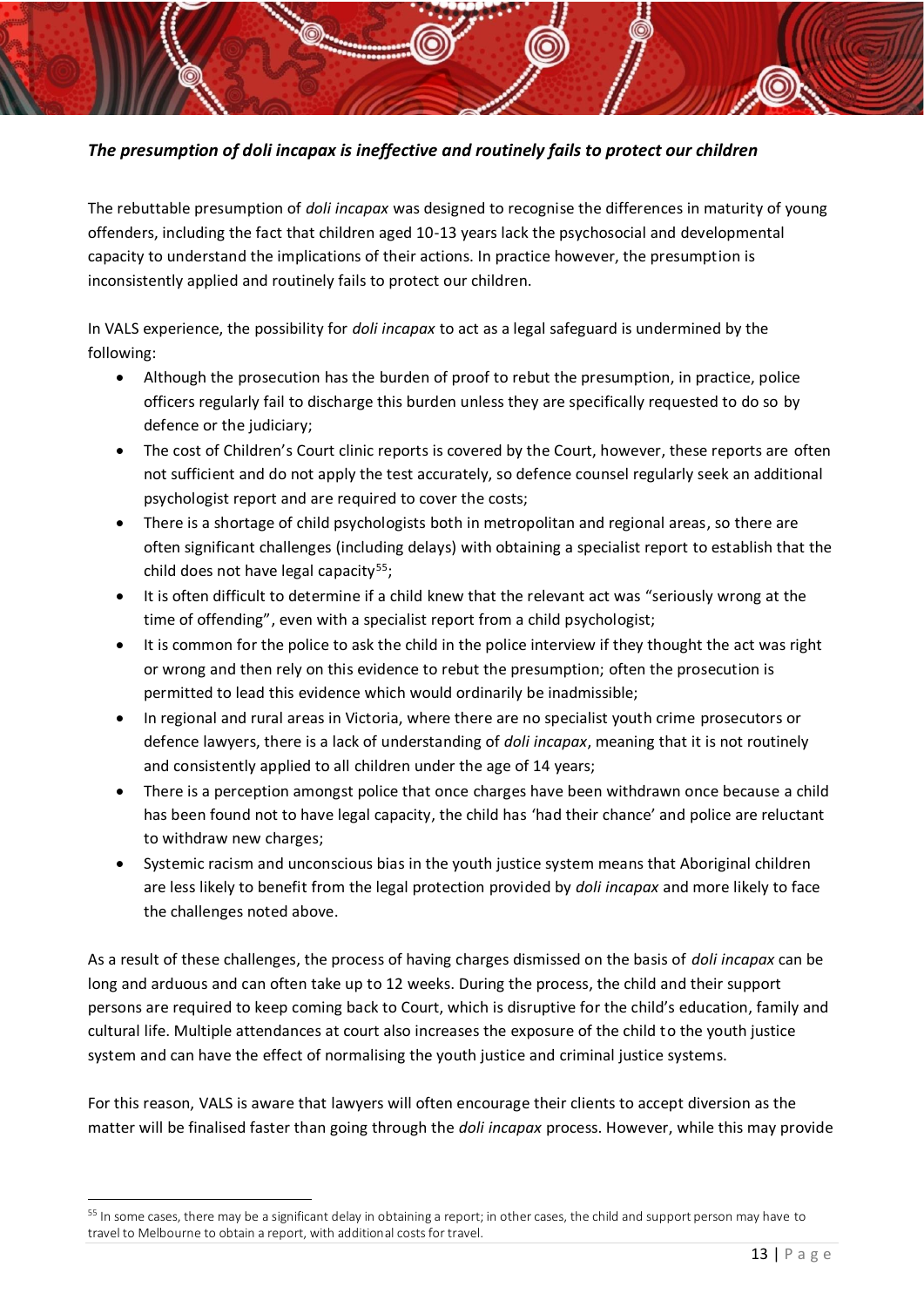a practical solution in the short term, prosecutors are often less willing to accept *doli incapax* arguments for subsequent offending once a child has a diversion on their criminal record.

#### *Case study: lack of understanding of doli incapax by police, defence and judiciary*

VALS acted for an 11-year-old client in Mildura who had been previously been represented by a non-VALS lawyer. Although the client had been convicted of an offence and was sentenced to a probation order, the client had never been assessed for *doli incapax.* We understand that this is because neither the police or defence counsel raised *doli incapax*, and the Magistrate accepted a plea when the child's legal capacity had never been assessed.

VALS experience with *doli incapax* is not unique. Indeed, research on the application of *doli incapax* in both Victoria and other jurisdictions has confirmed that the presumption is difficult to apply in court, and there is confusion as to who bears the burden of proving that a child doesn't have capacity.<sup>56</sup> Moreover, the availability and quality of child psychologists is an issue<sup>57</sup> and there is a failure to appropriately and rigorously screen and assess all children aged 10-13 years who come before the Children's Court.<sup>58</sup> For these, and other reasons, the presumption has been regularly criticised by the Committee on the Rights of the Child.<sup>59</sup>

#### <span id="page-14-0"></span>*Criminalising children aged 10-13 years reinforces vulnerabilities and cycles of disadvantage*

Children and young people involved in our youth justice system are our most vulnerable children. They are not committing criminal offences because they are inherently criminal; they are involved in the youth justice system because our institutions and social services have failed them and their families. Rather than blaming, punishing and isolating these children, we need to accept shared responsibility for these failures and support out most vulnerable children to thrive.

The correlation between social disadvantage and the youth and criminal justice systems has been the subject of extensive research,<sup>60</sup> with a clear evidence base indicating that children and young people involved in the youth justice system are more likely to:

- be involved with child protection;<sup>61</sup>
- be disengaged from school;<sup>62</sup>

<sup>59</sup> CRC, General Comment No. 10, above note [40,](#page-11-2) para 30; CRC, General Comment No. 24, above note [24,](#page-9-1) para 26.

 $60$  In 1991, the Royal Commission into Aboriginal Deaths in Custody (RCIADIC) concluded that addressing various aspects of Aboriginal social and economic disadvantage is crucial for reducing Aboriginal involvement in the criminal justice system. Research by AIHW has shown that social determinants not only lead to imprisonment for Aboriginal and Torres-Strait Islander people. See AIHW, *[The health](https://www.aihw.gov.au/reports/indigenous-healthwelfare/indigenous-health-welfare-2015/contents/table-of-contents%3e.)  [& welfare of Australia's Aboriginal & Torres Strait Islander people](https://www.aihw.gov.au/reports/indigenous-healthwelfare/indigenous-health-welfare-2015/contents/table-of-contents%3e.)* (2017). See also, ALRC, above note 8, pp. 61-81.

<sup>56</sup> T. Bartholomew, 'Legal and Clinical Enactment of the *Doli Incapax* Defence in Supreme Court of Victoria, Australia', (1998) *Psychiatry, Psychology and Law,* 5(1), 95-105; See W. O'Brien and K. Fitz-Gibbon, "The minimum age of criminal responsibility in Victoria (Australia): examining stakeholders' view and the need for principled reform," (2017) *Youth Justice*, 17(2), 134-152. <sup>57</sup> W. O'Brien and K. Fitz-Gibbon, "The minimum age of criminal responsibility in Victoria (Australia): examining stakeholders' view and the need for principled reform," (2017) *Youth Justice*, 17(2), 134-152, p. 140.

<sup>58</sup> Ibid., p. 135. See also, C. Cuneen, above not[e 27.](#page-9-0)

<sup>61</sup> SAC, '*[Crossover Kids': Vulnerable Children in the Youth Justice System, Report 1: Children who are known to child protection among](https://www.sentencingcouncil.vic.gov.au/sites/default/files/2019-08/Crossover_Kids_Report_1.pdf)  sentenced and divert[ed children in the Victorian Children's Court](https://www.sentencingcouncil.vic.gov.au/sites/default/files/2019-08/Crossover_Kids_Report_1.pdf),* (Jun 2019); Victorian Legal Aid, *[Care not Custody](http://www.legalaid.vic.gov.au/sites/www.legalaid.vic.gov.au/files/vla-care-not-custody-report.pdf)* (2016). <sup>62</sup> P. Armytage and J. Oggloff, above not[e 13,](#page-8-4) p. 9.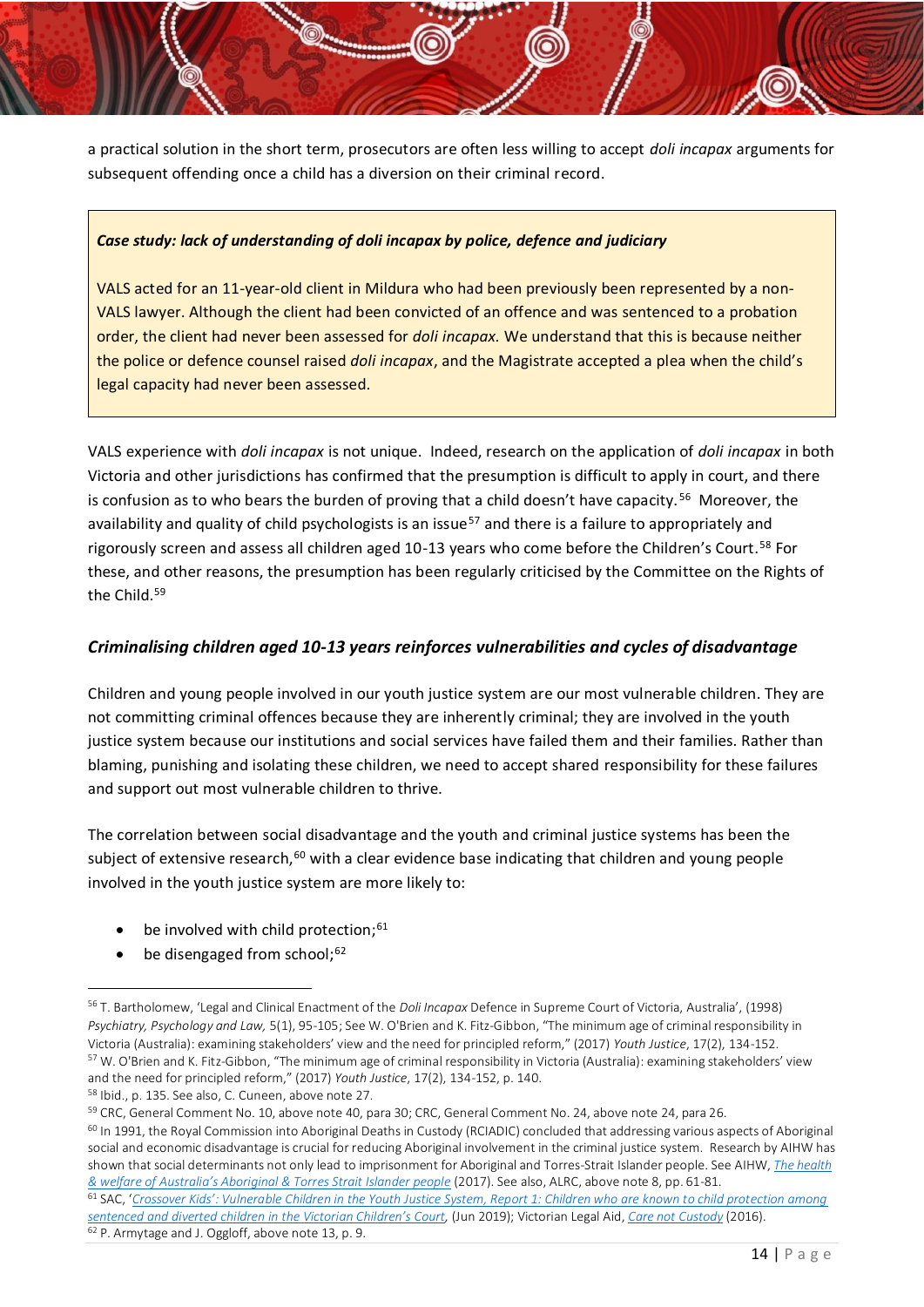- $\bullet$  come from lower socio-economic backgrounds<sup>63</sup>;
- have poor health and/or mental health<sup>64</sup>;
- experience housing instability or homelessness;<sup>65</sup>
- have a disability (including physical, mental, intellectual and/or sensory impairments) <sup>66</sup>;
- $\bullet$  be the victim of abuse, neglect or trauma, including intergenerational trauma;<sup>67</sup>
- experience family dysfunction.<sup>68</sup>

Aboriginal children and young people are further impacted by systemic racism within the youth justice system and broader institutional racism, meaning that they are even more vulnerable to involvement with the youth justice and criminal justice systems.

#### **Case study:** *underlying reasons for offending*

Daniel\* survived severely traumatic incidents at a child and was removed from his young mother at the time of his birth. As his mother was incarcerated within a youth justice facility at the time of his birth he was unable to connect and felt rejected. Daniel spent some of his initial life in the care of his grandparents, however this could not be sustained and he transitioned into various residential care placements. After spending periods of time in residential care Daniel started offending and would regularly abscond from placement to return to his grandparents or his community. Daniel has selfdescribed having little connection to his culture and blames himself for his disconnection with his family and siblings. Daniel does not have a pathway out of youth justice as he requires intensive support in housing, mental health and cultural connection to reduce his offending, which is not currently available.

When the system criminalises our children, it reinforces their existing disadvantages rather than addressing them. Children are at risk of further disengagement from school, further trauma and negative impacts on their mental health and social and emotional wellbeing. They may also be affected by the stigma of a criminal record, which has significant consequences for future employment opportunities. Children under the age of 15 years are particularly vulnerable to the negative impacts of being involved in the youth justice system. It is no wonder that they are more likely to reoffend.

In VALS experience, it is not only a custodial sentence that entrench existing vulnerabilities and cycles of disadvantage. Any involvement with the youth justice system is likely to have a negative impact, including

<sup>&</sup>lt;sup>63</sup> Research by Jesuit Social Services and Catholic Social Services in 2015 found that in Victoria, 6% of postcodes account for half of all prison admissions. See. T. Vincent and M. Rawsthorne, *Dropping off the Edge 2015* (2015). See also, AIHW, *Youth Justice in Australia 2017-2018*, noting that young people under youth justice supervision in 2017–18 most commonly lived in lower socioeconomic areas before entering supervision. AIHW, above not[e 9,](#page-8-2) p. 12.

 $64$  See S. A Kinner et al, 'Complex health needs in the youth justice system: a survey of community-based and custodial offenders', *Journal of Adolescent Health*, 54 (5), pp.521-6.

<sup>65</sup> P. Armytage and J. Oggloff, above not[e 13,](#page-8-4) p. 9.

<sup>&</sup>lt;sup>66</sup> For example, a recent study in Western Australia's Banksia Hill Detention Centre found the prevalence of FASD among Aboriginal youth detainees was 47%. It also found that nine out of ten incarcerated young people have at least one form of severe neurodevelopmental impairment. Carol Bower et al, 'Fetal alcohol spectrum disorder and youth justice: a prevalence study among young people sentenced to detention in Western Australia' (2018) 8 *British Medical Journal Open* 1, 6 and 7.

<sup>67</sup> DJCS, *Youth Parole Board Annual Report 2018-19,* (2019) p. 29; P. Armytage and J. Oggloff, above not[e 13,](#page-8-4) p. 9.

<sup>68</sup> P. Armytage and J. Oggloff, above not[e 13,](#page-8-4) p. 9. See also, *[House of Representatives Standing Committee on Aboriginal and Torres](https://www.aph.gov.au/binaries/house/committee/atsia/sentencing/report/fullreport.pdf)  Strait Islander Affairs, Dong Time – [Time for Doing: Indigenous youth in the Criminal Justice System](https://www.aph.gov.au/binaries/house/committee/atsia/sentencing/report/fullreport.pdf)*, (June 2011), p. 13.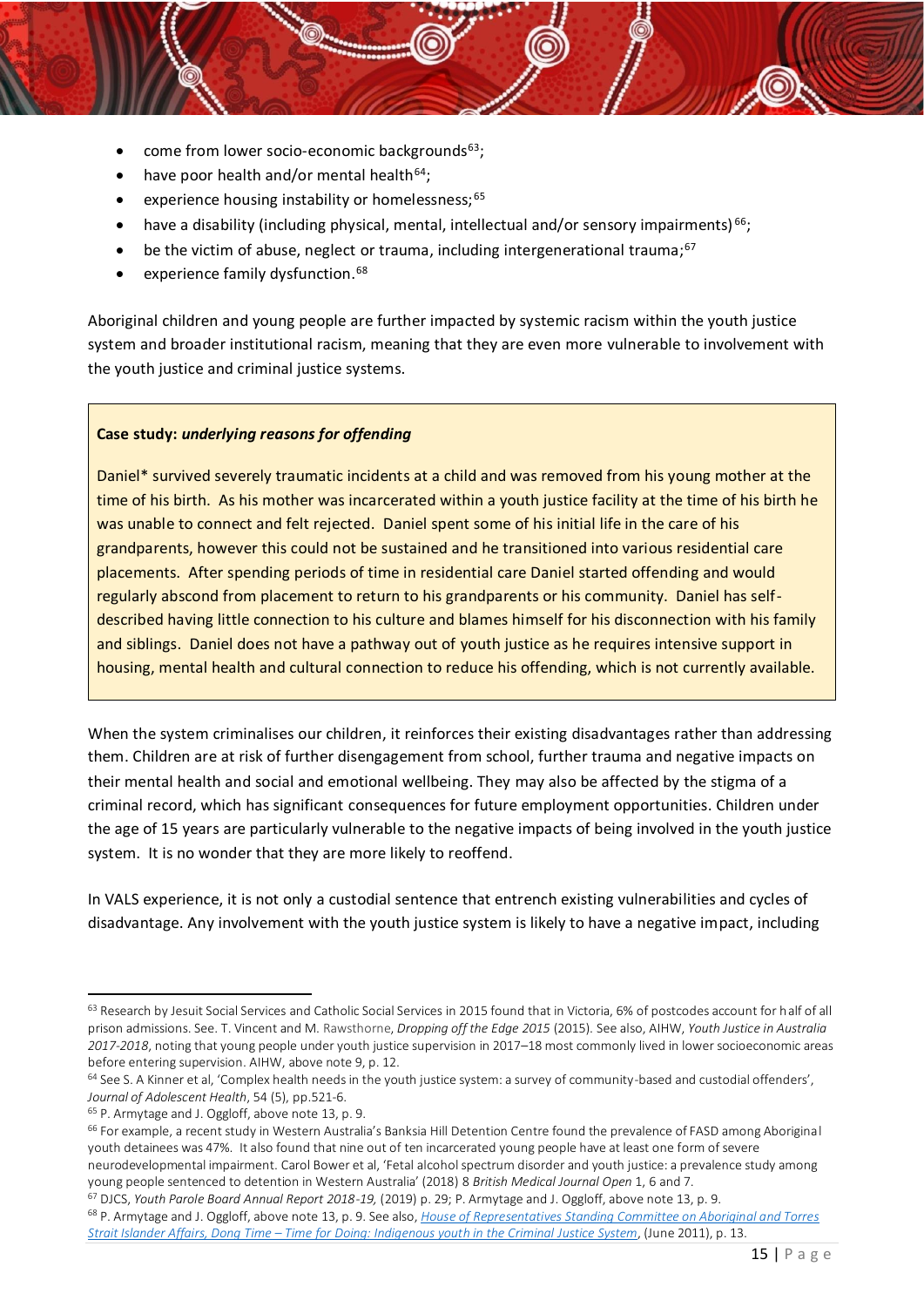police questioning or interviews, remand and appearing in court. Even if the charges are eventually dropped or the child is found not to have legal capacity, the damage is often already done.

#### *Michael: arrest for minor offence*

Our client was an Aboriginal boy from a regional town who was playing with friends late one evening in a public space. Our client's friends had committed some minor offences. Police attended, arrested the children and took them to the station. Although police knew where our client lived, they held him in a police cell overnight. They interviewed him at 4:00am, and returned him home in the morning. Our client was charged by police, but the charges were later withdrawn as it was determined that he didn't have legal capacity. As a result of being arrested by police and being held in custody, our client suffers from anxiety and is increasingly withdrawn. The impact of this experience has limited his school attendance.

#### <span id="page-16-0"></span>*Detention is harmful for our children*

Youth justice centres are not places where children can thrive and go strong. They are not safe places for any children, but particularly not Aboriginal children and certainly not children as young as 10 years old.

Multiple independent inquiries have found that over-reliance of isolation, separation and lockdowns in youth justice centres is having serious harmful effects for children and young people, and that Aboriginal children and young people are disproportionality affected by these harmful practices.<sup>69</sup> Trauma, including as a result of placement in a prison environment, can have a negative impact on brain development.<sup>70</sup> When not addressed early in life, trauma can "compound and interlock to create complex support needs in the justice system."<sup>71</sup>

These findings corroborate the experience of our clients who continue to be subjected to harmful practices that undermine their social and emotional wellbeing and compound trauma. For example, in 2019, one of our clients aged 16 was placed in a room by herself for the entirety of her period on remand due to concerns for her safety. This included 21 days, followed by 52 days, followed by 21 days. Our client was already suffering from a long history of trauma and self-harm, which was further exacerbated by the long periods in lockdown.

For this and other reasons, the Committee on the Rights of the Child recommends that State Parties do not detain children under the age of 16 years.<sup>72</sup> Moreover, the Committee recommends that: "children with developmental delays or neurodevelopmental disorders or disabilities (for example, autism spectrum

<sup>69</sup> Commission for Children and Young People (CCYP), *[The Same Four Walls: Inquiry into the use of isolation, separation and](https://ccyp.vic.gov.au/assets/Publications-inquiries/The-Same-Four-Walls1.pdf)  [lockdowns in the Victorian youth justice system](https://ccyp.vic.gov.au/assets/Publications-inquiries/The-Same-Four-Walls1.pdf)*, (2017); P. Armytage and J. Ogloff, *[Youth Justice Review and Strategy: Executive](https://www.justice.vic.gov.au/sites/default/files/embridge_cache/emshare/original/public/2018/08/bf/6198c2b50/report_meeting_needs_and_reducing_offending_executive_summary_2017.pdf)  [Summary](https://www.justice.vic.gov.au/sites/default/files/embridge_cache/emshare/original/public/2018/08/bf/6198c2b50/report_meeting_needs_and_reducing_offending_executive_summary_2017.pdf)* (2017); Victorian Ombudsman, *[Report on youth justice facilities at the Grevillea unit of Barwon Prison, Malmsbury and](https://www.ombudsman.vic.gov.au/getattachment/c6880f35-3cf3-4237-b463-9be28db448c8)  [Parkville](https://www.ombudsman.vic.gov.au/getattachment/c6880f35-3cf3-4237-b463-9be28db448c8)* (2017); Parliament of Victoria Legal and Social Issues Committee, *[Inquiry into Youth Justice Centres in Victoria: Final Report](https://www.parliament.vic.gov.au/images/stories/committees/SCLSI/Youth_Justice_System/Reports/LSIC_Inquiry_into_Youth_Justice_Centres_report_WEB.pdf)* (2018); Victorian Ombudsman, *[OPCAT in Victoria: A thematic investigation of practices related to solitary confinement of children and](https://www.ombudsman.vic.gov.au/getattachment/Publications/Parliamentary-Reports/OPCAT-in-Victoria-A-thematic-investigation-of-prac/OPCAT-in-Victoria-A-thematic-investigation-of-practices-related-to-solitary-~-September-2019.pdf.aspx)  [young people,](https://www.ombudsman.vic.gov.au/getattachment/Publications/Parliamentary-Reports/OPCAT-in-Victoria-A-thematic-investigation-of-prac/OPCAT-in-Victoria-A-thematic-investigation-of-practices-related-to-solitary-~-September-2019.pdf.aspx)* (2019).

 $70$  P. Armytage and J. Ogloff, above not[e 13,](#page-8-4) p. 14. Research has also found greater levels of psychiatric disorders among children who have been incarcerated for a lengthy period of time. See N.[S Karnik et al, 2](https://www.ncbi.nlm.nih.gov/pubmed/?term=Karnik%20NS%5BAuthor%5D&cauthor=true&cauthor_uid=20173266)010, 'Prevalence differences of psychiatric disorders among youth after nine months or more of incarceration by race/ethnicity and age,' *[Journal](https://www.ncbi.nlm.nih.gov/pubmed/20173266) of Health Care* 21(1), 237-50, p. 248. <sup>71</sup> Amnesty International, *[The Sky is the Limit: Keeping Young Children out of Prison by Raising the Age of Criminal Responsibility,](https://www.amnesty.org.au/wp-content/uploads/2018/09/The-Sky-is-the-Limit-FINAL-1.pdf)* (September 2018). See also C. Cunneen, above note [2727,](#page-9-0) pp.8-9.

<sup>72</sup> CRC, General Comment No. 24, above note [24,](#page-9-1) para. 89.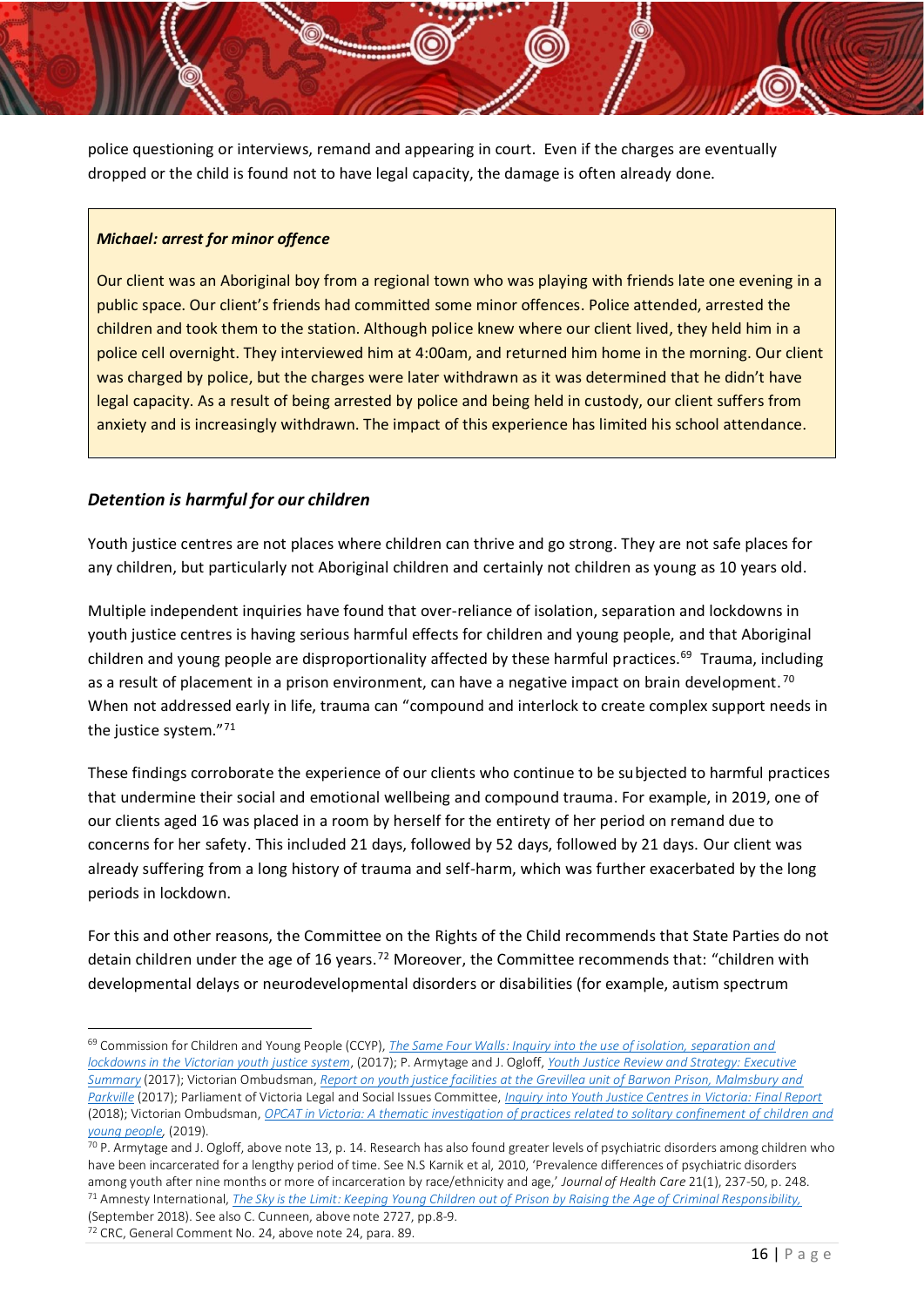disorders, fetal alcohol spectrum disorders or acquired brain injuries) should not be in the child justice system at all, even if they have reached the minimum age of criminal responsibility."73

Detention of Aboriginal children also removes them from their families, communities, culture and country, which are protective factors that underpin and contribute to social and emotional wellbeing. For Aboriginal children from regional and rural parts of Victoria – whose families may not be able to afford to travel to Melbourne – this may mean that they do not see family or community members for the entirety of their detention. Studies in Australia have demonstrated that strong connection to community and culture reinforces positive self-identity, resilience and emotional strength.<sup>74</sup> We should be reinforcing and not be stripping away these protective factors from our most vulnerable children.

#### **Case study:** *inadequate mental health care in youth justice centres*

Jonathan is a 16-year-old Aboriginal boy who has experienced multiple trauma, including removal from his mother at birth and removal from the care of his grandparents into a residential home at the age of 13. Jonathan has been diagnosed with a moderate intellectual disability and Attention Deficit and Hyperactivity Disorder (ADHD). He also has a history of self-harm and suicidal ideation, including two suicide attempts whilst in youth justice centres.

In 2017, whilst serving a sentence a Malmsbury Youth Justice Centre, Jonathan was prescribed quetiapine (a sedating antipsychotic) to help him sleep. The medication is not recommended as a hypnotic and an independent psychiatric assessment deemed that there was no evidence of a disorder which might merit its prescription. Additionally, the independent psychiatrist found that it was crucial for Jonathan to access expanded psychiatric services, and that it was not good enough to simply state that a young person "does not wish to engage" with therapy, whilst noting increasing self-harming and suicidal behaviours.

At this stage, the clinical care available at Malmsbury included a psychiatrist for 1 day a week to address the needs of over 100 youth, 40% of whom presented with mental health issues and 22% had a history of self-harm or suicidal ideation. 75

#### <span id="page-17-0"></span>*Justice reinvestment is more cost effective than youth detention*

Youth detention costs Australian States and Territories a significant amount each year. Given the harmful effects of detention and increased risk of reoffending, locking children up and building more prisons is not an effective or smart use of taxpayer's money.

In Victoria in 2017-2018, there were approximately 202 young people aged 10-18 years in youth justice centres on an average day, including those on remand and sentenced. This is costing the state a significant amount per year. Additionally, the Victoria government has committed \$278.4 million towards building a

<sup>73</sup> CRC, General Comment No. 24, para 28.

<sup>74</sup> Colquhoun, Simon, and A. Michael Dockery, *The Link between Indigenous Culture and Wellbeing: Qualitative Evidence for Australian Aboriginal Peoples* (2012) CLMR Discussion Paper Series 2012/01, 23-26; Armstrong, Stephanie, Sarah Buckley, Michele Lonsdale et al, *Starting School: A Strengths‐Based Approach Towards Aboriginal And Torres Strait Islander Children* (2012). <sup>75</sup> DJCS, *[Youth Parole Board Annual Report 2016-2017](https://www.justice.vic.gov.au/index.php/sites/default/files/embridge_cache/emshare/original/public/2018/08/2f/7a73bdaeb/youth_parole_board_annual_report_2016%E2%80%9317.pdf)*, (September 201) p. 16.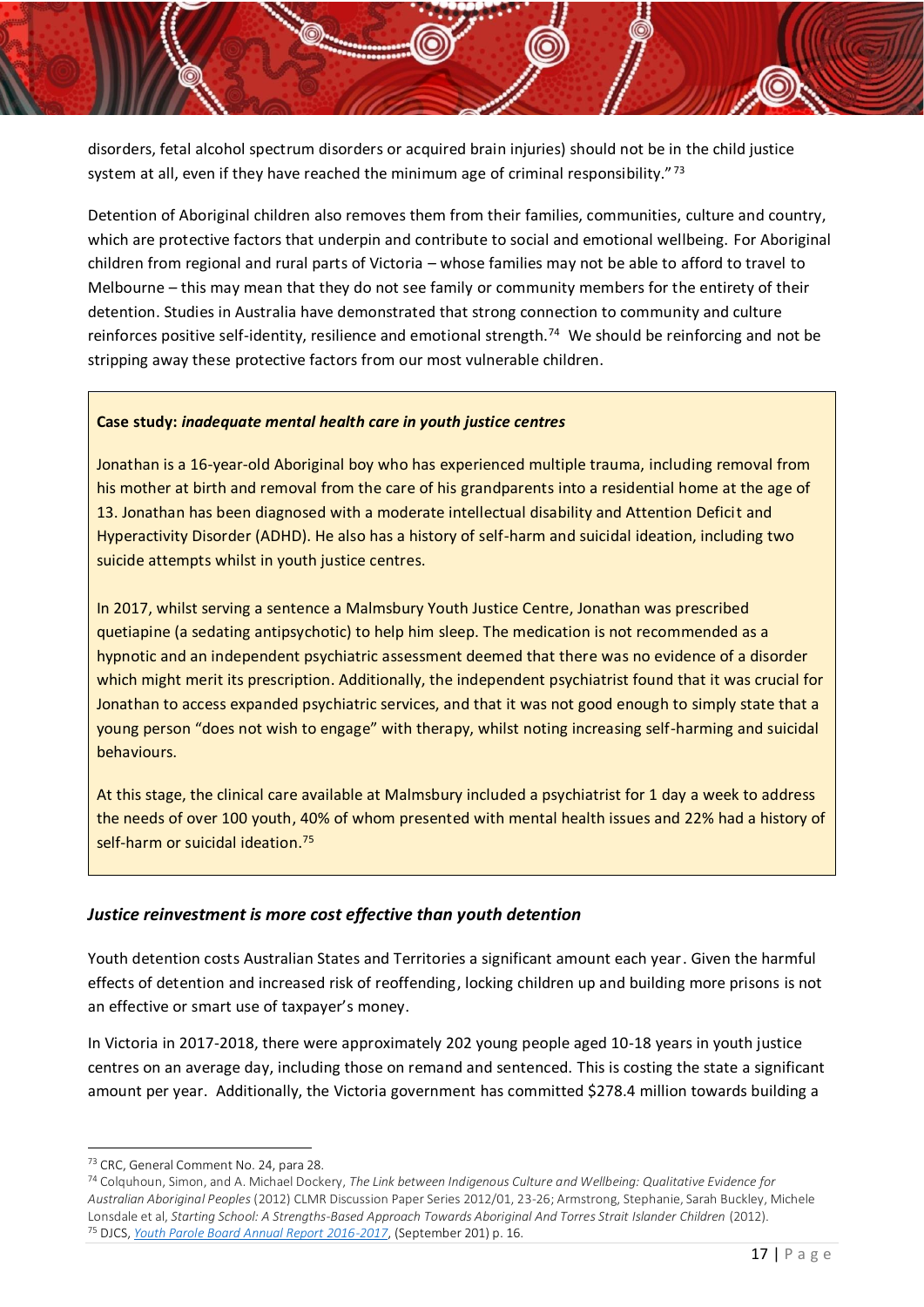new youth prison.<sup>76</sup> Across Australia, the numbers are far greater, with approximately 719 children and young people aged 10-17 years in detention on an average day. <sup>77</sup> In 2018-2019, national expenditure on detaining children and young people under the age of 18 years cost \$539.6 million.<sup>78</sup> Incarceration rates are increasing so this cost will continue to increase.

It is clear that the system is back to front: instead of investing in upstream preventative approaches that will address underlying reasons for offending and improve the safety of our communities, governments continue to invest in downstream solutions that further entrench social disadvantages and increase recidivism and crime rates. Prison is not a deterrent, meaning that this approach is not only costing more, it is also less effective. 79

Although the general trend across Australia is towards increasing criminalisation and punishment, in recent years there has been increasingly more interest in justice reinvestment approaches, <sup>80</sup> which seek to redirect money from prisons towards preventative, early intervention approaches that strengthen communities and support individuals to address underlying reasons for offending.

<span id="page-18-1"></span>The Maranguka Justice Reinvestment project in Bourke is a powerful example of an Aboriginal-led placebased solution and the most advanced model of justice reinvestment in Australia. The project is based on a "Life Course Approach" which focuses on opportunities to support children, youth, adults and families to build strength and independence, and to reduce contact with the justice system.<sup>81</sup> An assessment of the impacts of the project throughout 2017 (compared to 2016) found that there had been a 31% increase in year 12 student retention rates, a 27% reduction in the number of bail breaches by juveniles, and a 38% reduction in charges across the top five juvenile offence categories.<sup>82</sup> Moreover, it is estimated that during 2017, the Project resulted in a gross impact of \$3.1 million. This is 5 times greater than the operational costs of \$0.6 million (excluding in-kind contributions).<sup>83</sup>

## <span id="page-18-0"></span>**2. Extend the presumption of** *doli incapax* **to children aged 14 to 17 years<sup>84</sup>**

As outlined above, the presumption of *doli incapax* is ineffective and routinely fails to protect our most vulnerable children for the following reasons:

 $76$  Victorian Government Budget 2018-2019, p. 69. In September 2019, the government announced revisions to its original proposal, which reduce the facility from 244 to 140 beds. The estimated cost of the revised youth facility is \$205.8 million. See Parliamentary Budget Office, *[Cherry Creek youth justice facility Financial impact of reducing beds from 244 to 140,](https://pbo.vic.gov.au/) October 2019.* 

<sup>77</sup> AIWH, *Youth Justice in Australia 2017-2018*, above not[e 9,](#page-8-2) p. 8. This is 7% of the total population of children and young people aged 10-17 years.

<sup>78</sup> Productivity Commission, *[Report on Government Services 2020: Youth Justice Services.](https://www.pc.gov.au/research/ongoing/report-on-government-services/2020/community-services/youth-justice)* (January 2020).

<sup>79</sup> Senate Inquiry, above not[e 7,](#page-6-0) p. 113.

<sup>&</sup>lt;sup>80</sup> In Australia, interest in this area has developed over the last 10 years, with establishment of the Australian Justice Reinvestment Project in 2013, the Senate Inquiry into the Value of Justice Reinvestment in 2013, and the Maranguka Justice Reinvestment project in Bourke which commenced in 2012. In 2016, the Justice Reinvestment National Network was established to share knowledge and advocate for implementation of justice reinvestment initiatives in Australia. See also: Stubbs, J., (2016) ['Downsizing](http://ssrn.com/abstract=2636756) Prisons in an Age of Austerity? Justice Reinvestment and Women's [Imprisonment'](http://ssrn.com/abstract=2636756) *Onatio Socio-Legal series* 6(1), 91-115; C. Cunneen (2013) ['Time](http://vcoss.org.au/documents/2013/06/Insight8.ChrisCunneen.Final_.pdf) to arrest rising [Aboriginal](http://vcoss.org.au/documents/2013/06/Insight8.ChrisCunneen.Final_.pdf) prison rates' *Insight*, Issue 8, pp. 22-24; Schwartz, Melanie (2013) 'Redressing Indigenous over-representation in the criminal justice system with Justice Reinvestment', *Precedent*, Issue 118 (Sept/Oct 2013) pp.38

<sup>81</sup> KPMG, *[Maranguka Justice Reinvestment Project: Impact Assessment](http://www.justreinvest.org.au/wp-content/uploads/2018/11/Maranguka-Justice-Reinvestment-Project-KPMG-Impact-Assessment-FINAL-REPORT.pdf)* (27 November 2019), p. 9.

<sup>82</sup> Ibid., p. 22.

<sup>83</sup> Ibid., p. 6.

<sup>84</sup> This section responds to question 3.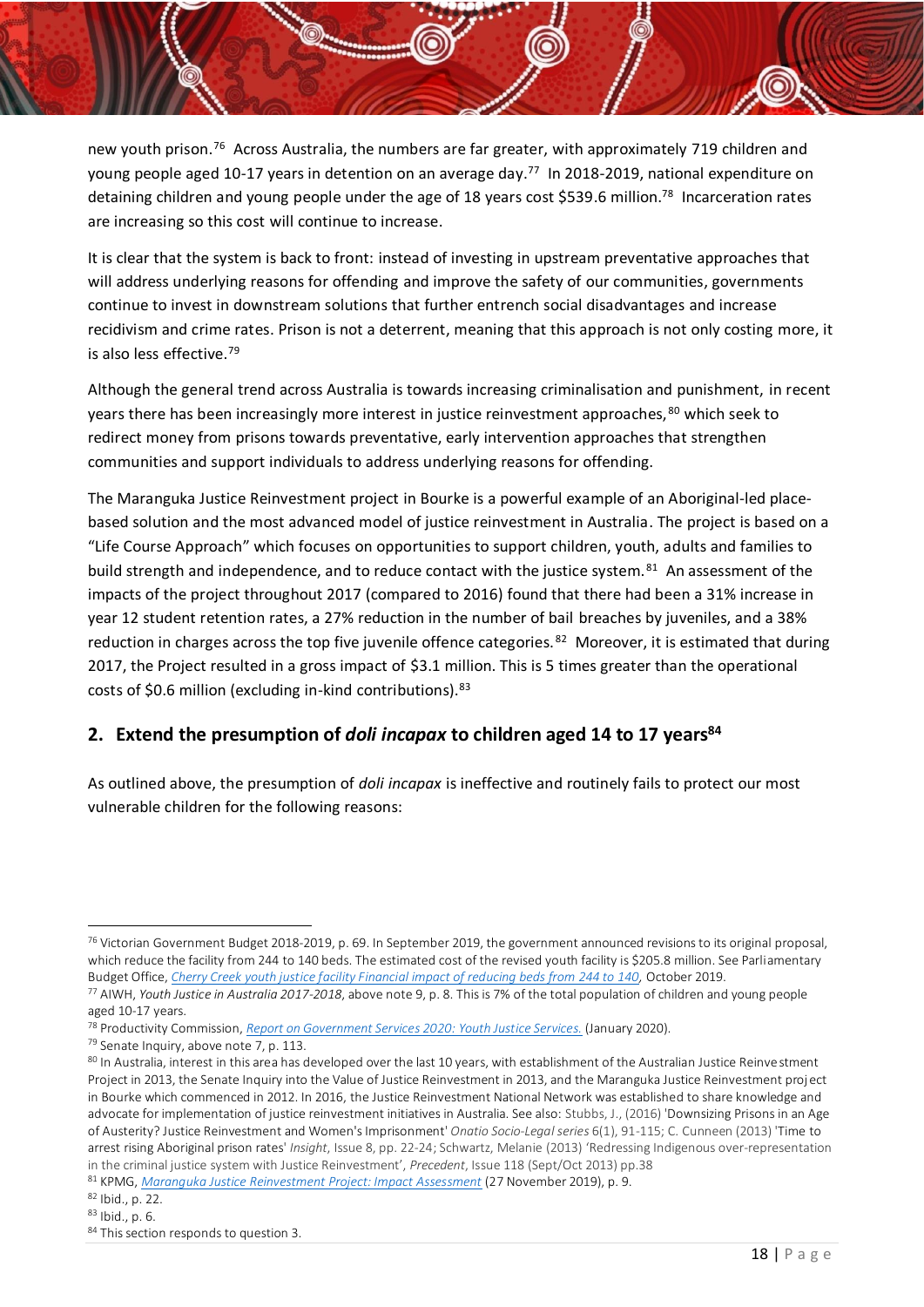- Although the prosecution has the burden of proof to rebut the presumption, in practice, police officers regularly fail to discharge this burden unless they are specifically requested to do so by defence or the judiciary;
- The cost of Children's Court clinic reports is covered by the Court, however, these reports are often not sufficient and do not apply the test accurately, so defence counsel regularly seek an additional psychologist report and are required to cover the costs;
- There is a shortage of child psychologists both in metropolitan and regional areas, so there are often significant challenges (including delays) with obtaining a specialist report to establish that the child does not have legal capacity<sup>85</sup>;
- It is often difficult to determine if a child knew that the relevant act was "seriously wrong at the time of offending", even with a specialist report from a child psychologist;
- It is common for the police to ask the child in the police interview if they thought the act was right or wrong and then rely on this evidence to rebut the presumption; often the prosecution is permitted to lead this evidence which would ordinarily be inadmissible;
- In regional and rural areas in Victoria, where there are no specialist youth crime prosecutors or defence lawyers, there is a lack of understanding of *doli incapax*, meaning that it is not routinely and consistently applied to all children under the age of 14 years;
- There is a perception amongst police that once charges have been withdrawn once because a child has been found not to have legal capacity, the child has 'had their chance' and police are reluctant to withdraw new charges;
- Systemic racism and unconscious bias in the youth justice system means that Aboriginal children are less likely to benefit from the legal protection provided by *doli incapax* and more likely to face the challenges noted above.

If the minimum age of criminal responsibility is raised to at least 14 years, then the presumption of *doli incapax* will no longer be relevant for children aged 10-13 years.

While many of the issues outlined above will be challenging to fix, VALS believes that *doli incapax* could still be a useful safeguard for children aged 14 to 17 years. As outlined above, evidence shows that child and adolescent brains are not fully mature until their early twenties. <sup>86</sup> Moreover, it is clear that the process of developing the capacities necessary for criminal responsibility does not take place at a consistent pace between individual children.<sup>87</sup> Additionally, the high rates of cognitive and intellectual disabilities amongst young people involved with the youth justice system means that many young people aged 14-17 years may also lack the emotional, mental and intellectual maturity to fully understand the impact of their actions.

We encourage the COAG Working Group on the Age of Criminal Responsibility to recommend extending the presumption of *doli incapax* to young people aged 14 to 17 years and legislating this presumption in all jurisdictions. Additionally, the Working Group should make the following recommendations to ensure that the presumption can operate as an effective safeguard for young people aged 14 to 17 years:

• Create a legislative requirement for prosecutors to rebut the presumption;

<sup>&</sup>lt;sup>85</sup> In some cases, there may be a significant delay in obtaining a report; in other cases, the child and support person may have to travel to Melbourne to obtain a report, with additional costs for travel.

<sup>86</sup> See for example: E. Sowell et al., above note 26; E. Goldberg, above note 26; Blakemore and S. Choudhury, above note 26; SAC, *[Sentencing Children and Young People in Victoria](https://www.sentencingcouncil.vic.gov.au/sites/default/files/2019-08/Sentencing_Children_and_Young_People_in_Victoria_0.pdf)*, above note 26.

<sup>87</sup> Crofts, above note 25, p. 127, cited in C. Cunneen, above not[e 27](#page-9-0) .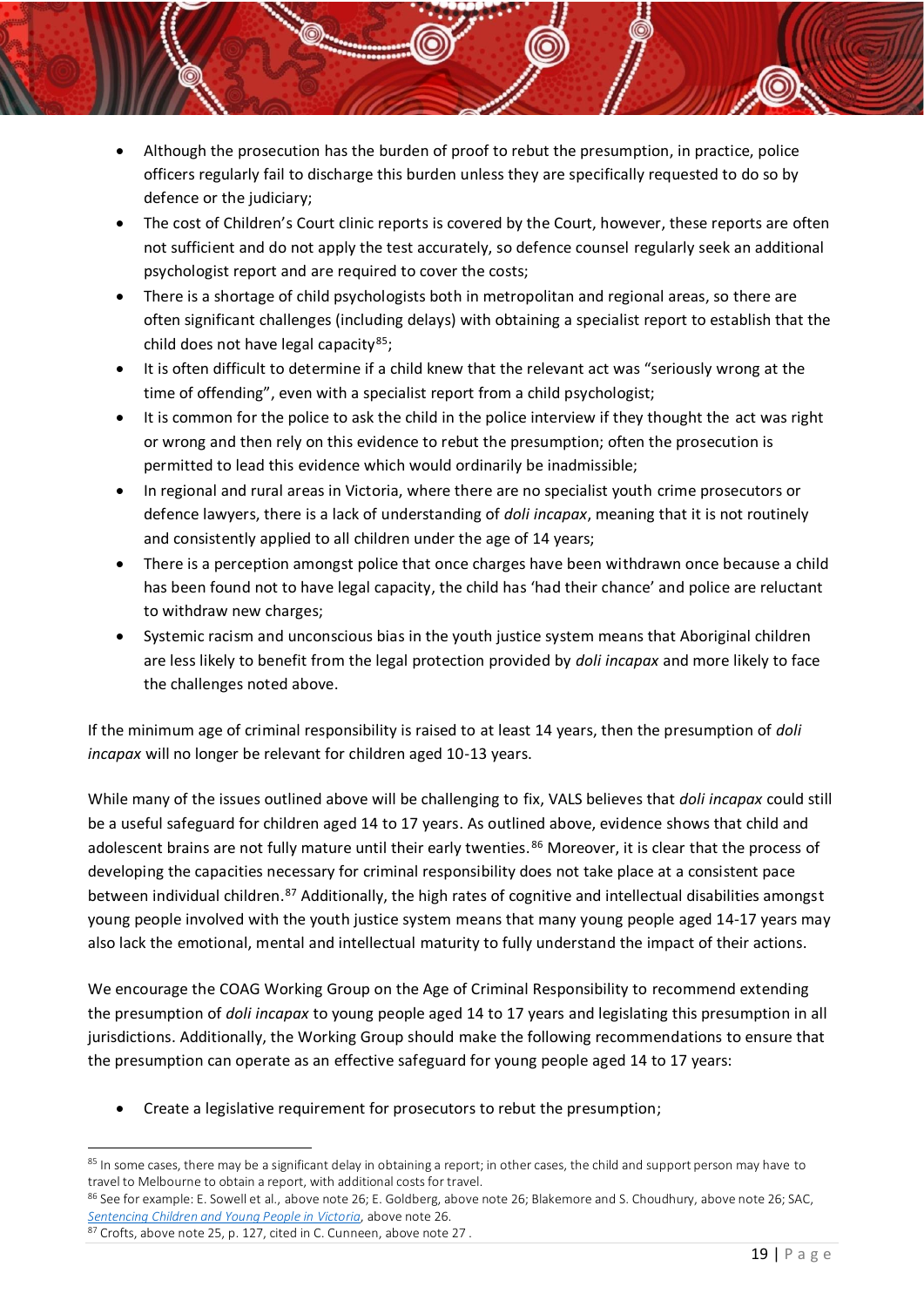- Place legislative restrictions on the kinds of evidence that can be produced to rebut the presumption;
- Increase funding to the Children's Court to improve the quality of clinical reports;
- Increase funding to Victoria Legal Aid to cover the cost of specialist reports relating to legal capacity;
- Create a legislative requirement for all police and Crown prosecutors to undergo training on the presumption of *doli incapax*;
- Incorporate mandatory training on *doli incapax* into all programs for admission to practice as a solicitor;
- Require all criminal defence lawyers to undergo training on *doli incapax* as part of their Continuing Professional Development.

# <span id="page-20-0"></span>**3. Establish a minimum age for detention of 16 years, in line with international standards**

The central issue being considered by the COAG Working Group is whether to raise the age of criminal responsibility from 10 years of age.<sup>88</sup> This question has been the focus of COAG since November 2018, and the focus of many individuals and organisations in Australia for a number of years. In VALS opinion, it is critical that this issue is resolved in a timely manner and is not undermined by consideration of other issues which may be more controversial and elicit divided responses from governments, academics and civil society actors.

That said, there is a strong body of evidence demonstrating that detention is harmful for children and young people<sup>89</sup> and is an ineffective way of addressing youth offending and increasing community safety. In this regard, VALS strongly encourages Australian State and Territory governments to comply with their international legal obligations, including that arrest, detention or imprisonment of a child should be used only as a measure of last resort and should only occur for the shortest appropriate period of time.<sup>90</sup> In interpreting this obligation, the United Nations Committee on the Rights of the Child recommends that: <sup>91</sup>

- No child be should be deprived of liberty, unless there are genuine public safety or public health concerns; 92
- State parties should fix an age limit below which children may not legally be deprived of their liberty, such as 16 years of age;  $93$

<sup>88</sup> Council of Attorneys-General (COAG), *[Council of Attorneys-General Age of Criminal Responsibility Working Group Terms of](https://www.department.justice.wa.gov.au/_files/TOR-age-criminal-responsibility.pdf)  [Reference,](https://www.department.justice.wa.gov.au/_files/TOR-age-criminal-responsibility.pdf)* 2018.

<sup>89</sup> Multiple independent inquiries have found that over-reliance of isolation, separation and lockdowns in youth justice centres is having serious harmful effects for children and young people, and that Aboriginal children and young people are disproportionality affected by these harmful practices. See Commission for Children and Young People (CCYP), *[The Same Four Walls: Inquiry into the use](https://ccyp.vic.gov.au/assets/Publications-inquiries/The-Same-Four-Walls1.pdf)  [of isolation, separation and lockdowns in the Victorian youth justice system](https://ccyp.vic.gov.au/assets/Publications-inquiries/The-Same-Four-Walls1.pdf)*, (2017); P. Armytage and J. Ogloff, *[Youth Justice Review](https://www.justice.vic.gov.au/sites/default/files/embridge_cache/emshare/original/public/2018/08/bf/6198c2b50/report_meeting_needs_and_reducing_offending_executive_summary_2017.pdf)  [and Strategy: Executive Summary](https://www.justice.vic.gov.au/sites/default/files/embridge_cache/emshare/original/public/2018/08/bf/6198c2b50/report_meeting_needs_and_reducing_offending_executive_summary_2017.pdf)* (2017); Victorian Ombudsman, *[Report on youth justice facilities at the Grevillea unit of Barwon](https://www.ombudsman.vic.gov.au/getattachment/c6880f35-3cf3-4237-b463-9be28db448c8)  [Prison, Malmsbury and Parkville](https://www.ombudsman.vic.gov.au/getattachment/c6880f35-3cf3-4237-b463-9be28db448c8)* (2017); Parliament of Victoria Legal and Social Issues Committee, *[Inquiry into Youth Justice Centres in](https://www.parliament.vic.gov.au/images/stories/committees/SCLSI/Youth_Justice_System/Reports/LSIC_Inquiry_into_Youth_Justice_Centres_report_WEB.pdf)  [Victoria: Final Report](https://www.parliament.vic.gov.au/images/stories/committees/SCLSI/Youth_Justice_System/Reports/LSIC_Inquiry_into_Youth_Justice_Centres_report_WEB.pdf)* (2018); Victorian Ombudsman, *[OPCAT in Victoria: A thematic investigation of practices related to solitary](https://www.ombudsman.vic.gov.au/getattachment/Publications/Parliamentary-Reports/OPCAT-in-Victoria-A-thematic-investigation-of-prac/OPCAT-in-Victoria-A-thematic-investigation-of-practices-related-to-solitary-~-September-2019.pdf.aspx)  [confinement of children and young people,](https://www.ombudsman.vic.gov.au/getattachment/Publications/Parliamentary-Reports/OPCAT-in-Victoria-A-thematic-investigation-of-prac/OPCAT-in-Victoria-A-thematic-investigation-of-practices-related-to-solitary-~-September-2019.pdf.aspx)* (2019). Additionally, Aboriginal children and young people in detention are removed from their families, communities, culture and country, which can act as protective factors.

<sup>90</sup> *Convention on the Rights of the Child*, above not[e 31,](#page-10-1) art. 37(b).

<sup>91</sup> Although General Comment 24 and the findings of the CRC are not legally binding, they are highly persuasive interpretations of international legal obligations.

<sup>92</sup> CRC. General Comment No. [24,](#page-9-1) above note 24, para 89.

<sup>93</sup> Ibid., para 89.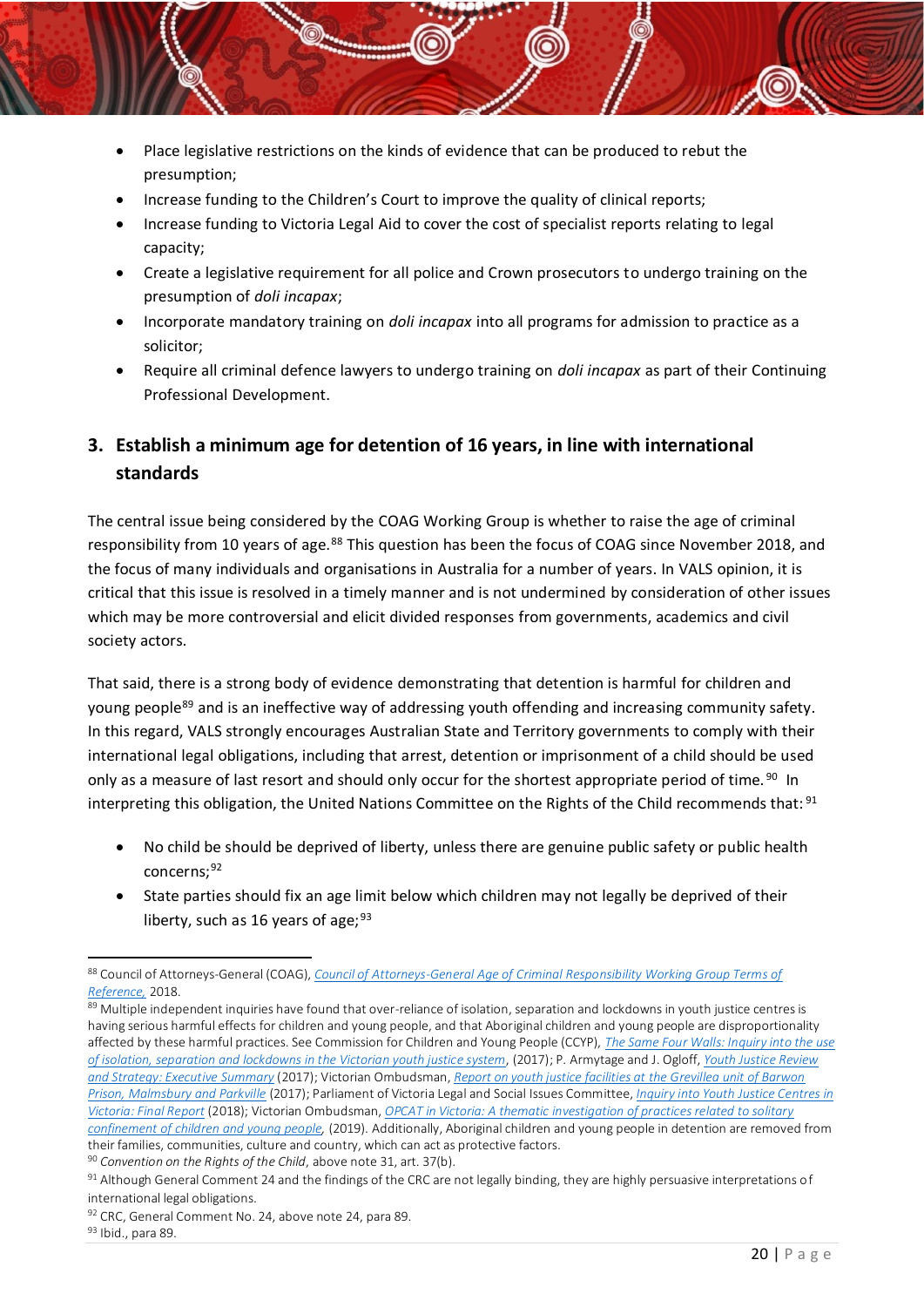- Pretrial detention should not be used except in the most serious cases, and even then, only after community placement has been carefully considered; 94
- Diversion should be prioritised at the pretrial stage as a way of reducing the use of detention;<sup>95</sup>
- Even where a child is to be tried in the child justice system, non-custodial measures should be carefully targeted to restrict the use of pretrial detention. 96

## <span id="page-21-0"></span>**4. Adopt government policies and frameworks that they are fundamentally grounded in justice reinvestment, and invest in Aboriginal-led justice reinvestment initiatives<sup>97</sup>**

If Australian governments are serious about closing the gap in justice outcomes for Aboriginal and non-Aboriginal Australians, there is a need for a fundamental shift in the way that we support and respond to our children and young people. Instead of investing in prisons and "tough on crime" solutions, governments must invest in upstream preventative approaches that will address the underlying reasons for offending.

Justice reinvestment originated in the United States in 2003 and involves "the redirection of resources from the criminal justice system into local communities that have a high concentration of incarceration and contact with the criminal justice system."<sup>98</sup> Justice reinvestment is grounded in place-based community led solutions that target address underlying drivers for offending and prevent criminalisation. It is evidence based and fiscally sound. Evidence shows that justice reinvestment works because it:

- Reduces levels of crime
- Reduces the number of people in prison
- Reduces recidivism rates
- Improves community safety
- Strengthens community governing and decision making
- Offers long-term cost efficiency.<sup>99</sup>

In VALS view, justice reinvestment is critical in developing responses for Aboriginal children who are under the minimum age of criminal responsibility.

#### *National reform agenda*

Over the past 10 years, there has been growing interested in justice reinvestment in Australia. The includes: the development and implementation of the Maranguka Justice Reinvestment project in Bourke in 2012; the establishment of the Australian Justice Reinvestment Project in 2013; the Senate Inquiry into the Value of Justice Reinvestment in 2013; the establishment of the Justice Reinvestment National Network in 2016<sup>100</sup> and the Australian Law Reform Commission's Inquiry into the Incarceration Rate of Aboriginal and Torres

<sup>94</sup> Ibid., para 86.

<sup>95</sup> Ibid., para 86.

<sup>96</sup> Ibid., para 86.

 $97$  This section responds to questions  $5 - 8$ .

<sup>98</sup> ALRC, above not[e 7,](#page-6-0) para 4.2.

<sup>99</sup> Just Reinvest NSW, '[What is Justice Reinvestment?](http://www.justreinvest.org.au/what-is-justice-reinvestment/)' (web page).

<sup>&</sup>lt;sup>100</sup> The Justice Reinvestment National Network was established to share knowledge and advocate for implementation of justice reinvestment initiatives in Australia.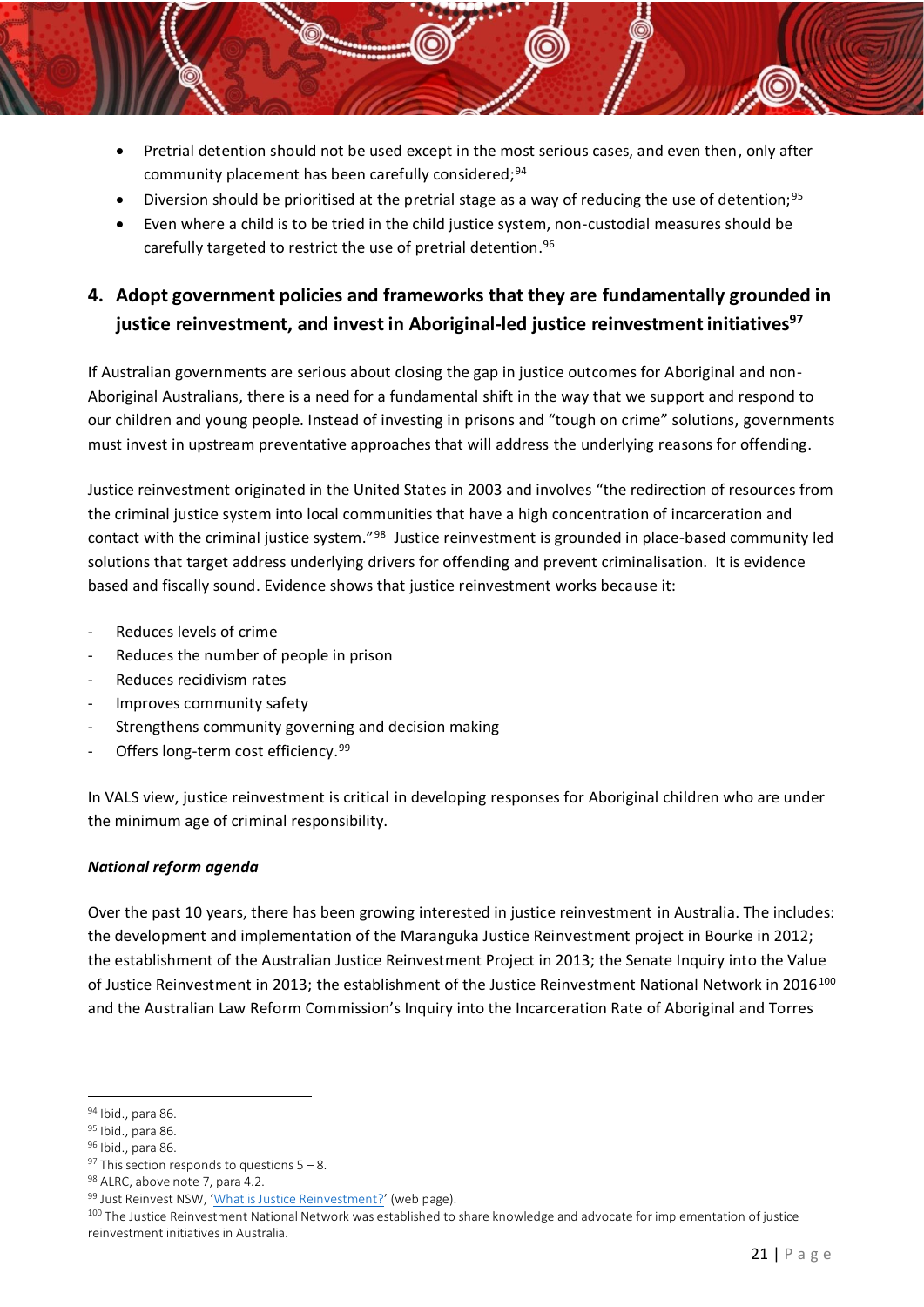Strait Islander Peoples in 2017. Justice reinvestment initiatives are also being implemented in most States and Territories.

At the governmental level, the most comprehensive engagement with justice reinvestment has occurred in the ACT, with the development of the ACT Justice Reinvestment Strategy in  $2015^{101}$  and the "Build" Communities Not Prisons" initiative announced in February 2019.<sup>102</sup> Justice reinvestment has also been incorporated into the Blueprint for Youth Justice in the ACT 2012-2020. <sup>103</sup> Under the ACT Justice Reinvestment Strategy, the government is also supporting two justice reinvestment trials, Yarrabi Bamirr (meaning "walk tall" in Ngunnawal)<sup>104</sup> and Ngurrambai (meaning "perceive" in Ngunnawal).<sup>105</sup>

In VALS view, justice reinvestment should underpin youth justice and criminal justice policies at all levels of government. In Victoria, it is critical that the new Youth Justice Strategy, the Crime Prevention Strategy and the Aboriginal Youth Justice Strategy are firmly grounded in justice reinvestment approaches. This is in line with the government's commitment to self-determination of Aboriginal Peoples in Victoria.<sup>106</sup>

#### *Invest in Aboriginal-led justice reinvestment initiatives*

Justice reinvestment has proven to be particularly relevant in addressing over-criminalisation and overincarceration of Aboriginal Peoples as it aligns with Aboriginal self-determination. Aboriginal communities know what is best for their children and young people and must be supported with adequate resources and government collaboration to develop and implement underlying drivers for offending.

The Maranguka Justice Reinvestment project in Bourke is the most well-known example of justice reinvestment in Australia. It is a powerful example of Aboriginal leadership, to support children, youth, adults and families to build strength and independence, and to reduce contact with the justice system.<sup>107</sup> The Life Course Approach developed by the Maranguka Justice Reinvestment project in Bourke provides a powerful blueprint for identifying and understanding the different factors that influence an individual's experience over a lifetime, including their involvement with the youth justice system.<sup>108</sup> By identifying these factors, it is possible to develop integrated and community-led approaches which can support children, youth, adults and families to build strength and independence, and to reduce contact with the justice system.

Whilst the Maranguka Justice Reinvestment project is the most advanced, there are other important other examples of Aboriginal-led justice reinvestment initiatives and programs across Australia, including:

Yarrabi Bamirr (ACT)<sup>109</sup>

<sup>101</sup> ACT government, *Justice Reinvestment Strategy,* 2015.

 $102$  The initiative will involve redirecting \$14.5 million from prison infrastructure to community programs aimed at reducing crime. See ABC, 'Canb[erra's only jail is running out of cell, but the Government wants to "build communities not prisons,'](https://www.abc.net.au/news/2019-02-15/canberra-jail-cells-at-capacity-crime-prevention/10813580) 15 February 2019. <sup>103</sup> ACT Government, *[Blueprint for Youth Justice in the ACT 2012-2022](https://www.communityservices.act.gov.au/__data/assets/pdf_file/0009/337590/Blueprint_for_Youth_Justice_in_the_ACT_2012-22.pdf)*. See also, *[Blueprint for Youth Justice Taskforce: Final Report,](https://www.communityservices.act.gov.au/__data/assets/pdf_file/0007/1361149/Blueprint-for-Youth-Justice-Taskforce-Final-Report-2019.pdf)* May 2019.

<sup>104</sup> The program provides wrap-around support for select Aboriginal and Torres Strait Islander people when they leave prison in the ACT. See als[o https://www.justice.act.gov.au/justice-programs-and-initiatives-reducing-recidivism/building-communities-not](https://www.justice.act.gov.au/justice-programs-and-initiatives-reducing-recidivism/building-communities-not-prisons/yarrabi)[prisons/yarrabi](https://www.justice.act.gov.au/justice-programs-and-initiatives-reducing-recidivism/building-communities-not-prisons/yarrabi)

<sup>105</sup> Ngurrambai is designed to reduce the number of Aboriginal and Torres Strait Islander people on remand and their time spent on remand. Se[e https://www.justice.act.gov.au/justice-programs-and-initiatives/building-communities-not-prisons/ngurrambai](https://www.justice.act.gov.au/justice-programs-and-initiatives/building-communities-not-prisons/ngurrambai)

<sup>106</sup> VAAF, above not[e 12.](#page-8-5)  <sup>107</sup> KPMG, above not[e 81,](#page-18-1) p. 9.

<sup>108</sup> Ibid., p. 9.

<sup>109</sup> See above at note 105.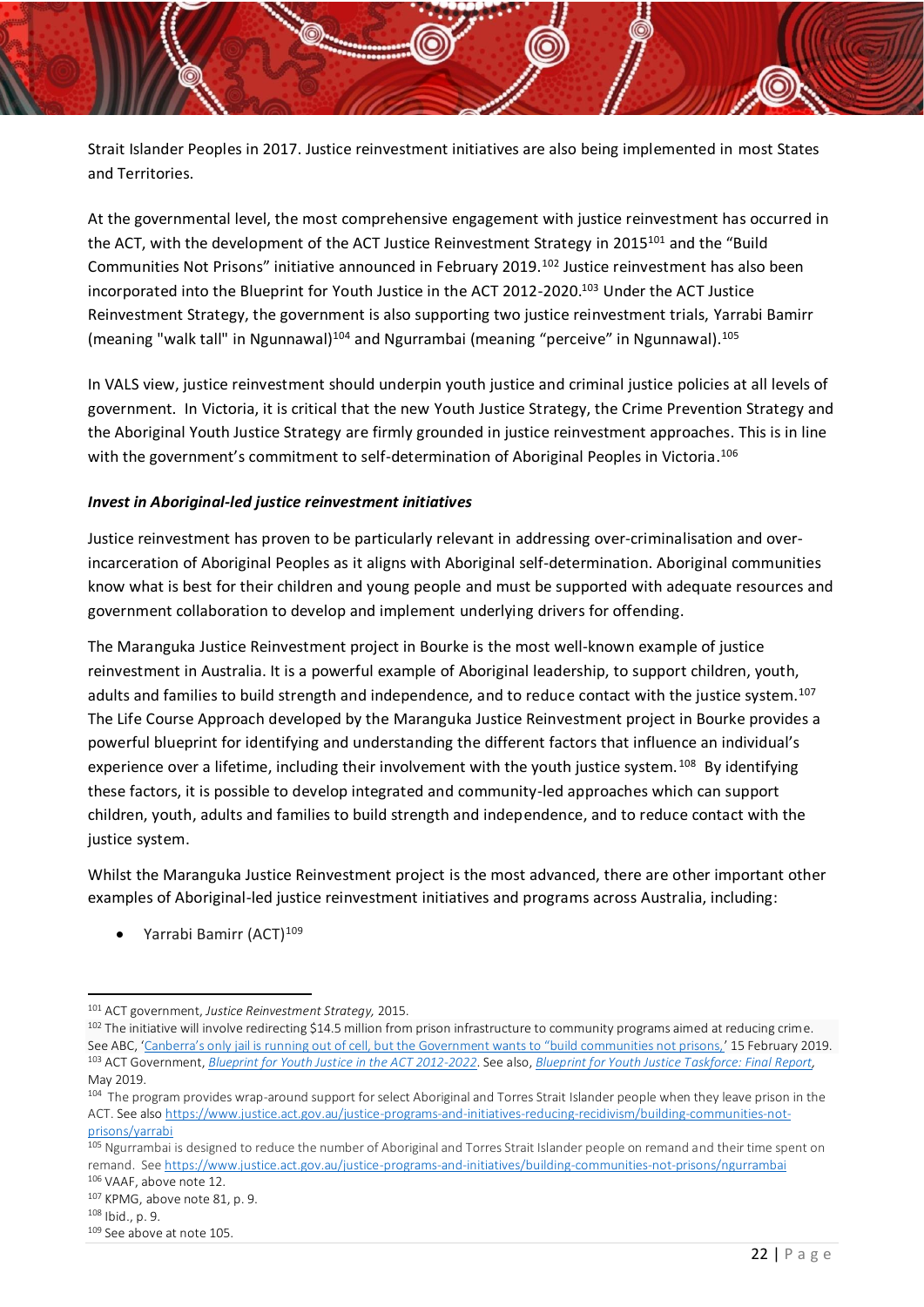- Ngurrambai (ACT) $110$
- Cowra justice reinvestment project (NSW)
- Katherine (NT)<sup>111</sup>
- Cherbourg (QLD)<sup>112</sup>

In Victoria, there are a number Aboriginal led programs and services that incorporate justice reinvestment approaches:

- Marram Nganyin Youth Mentoring;<sup>113</sup>
- Dardi Munwurro Youth Journeys Program; 114
- Bert Williams Koori Youth Justice Program; 115
- Baggarrook Women's Transitional Housing Program; 116
- Wulgunggo Ngalu Learning Place (WNLP). 117

#### *Establish an independent justice reinvestment body with strong Aboriginal leadership*

In addition to policy reform and investment in Aboriginal-led justice reinvestment initiatives, Commonwealth, state and territory governments should establish an independent justice reinvestment body. While justice reinvestment initiatives must be led by local communities with support from relevant Local and State governments, an independent national body can promote national and state-based policy reform and provide expertise, where relevant, on the development, implementation and evaluation of justice reinvestment initiatives.

As recommended by the 2017 ALRC Inquiry into Incarceration Rate of Aboriginal and Torres Strait Islander Peoples, the body should be overseen by a board with Aboriginal and Torres Strait islander leadership and should have the following functions:

- Provide technical expertise in relation to justice reinvestment;
- Assist in developing justice reinvestment plans at local sites; and

<sup>114</sup> For Aboriginal boys and men aged 10-18 years. Se[e https://www.dardimunwurro.com.au/youth-journeys-program](https://www.dardimunwurro.com.au/youth-journeys-program)

<sup>115</sup> For Aboriginal children and youth aged 10 to 20 years. See http://www.vacsal.org.au/programs/bert-williams-center.aspx. <sup>116</sup> The Baggarrook program is designed to support highly vulnerable Aboriginal women as they transition from prison. The program involves participation and support provided by VALS and a number of allied organisations as well and the DHHS and Corrections Victoria. Each participant is provided with transitional housing, and a model of wholistic support. The program is designed with acknowledgment given to the significant and complex needs of Aboriginal women transitioning from prison, and is culturally safe, codesigned by VALS and the program partners.

<sup>110</sup> See above at note 106.

<sup>111</sup> F. Allison, *[Justice Reinvestment in Katherine: Report on Initial Community Consultation](http://youthlaw.asn.au/wp-content/uploads/2016/09/Justice-Reinvestment-in-Katherine-Report-on-Initial-Community-Consultations.pdf)*, (July 2016).

<sup>112</sup> See J. Guthrie, F. Allison, M. Schwarz and C. Cunneen, *Submission to the Australian Law Reform Commission Inquiry into the incarceration rate of Aboriginal and Torres Strait Islander Peoples,* (September 2017), p. 5.

<sup>&</sup>lt;sup>113</sup> Marram Nganyin is a youth mentoring program for Aboriginal young people aged 12-25 years old. The program is a community centred approach run by Aboriginal organisations that deliver the programs, with support from KYC and YACvic. It has been developed through consultation with young Aboriginal people to understand their needs in their communities. The program is built with the support of Aboriginal organisations in their communities with community ownership of the program. Marram Nganyin is an example of a successful program developed by young people for young people. The program asserts self-determination for communities to have direct support for the prevention and diversion for young people making contact with the criminal justice system. See<https://www.yacvic.org.au/resources/youth-mentoring/>

<sup>&</sup>lt;sup>117</sup> The Wulgunggo Ngalu Learning Place (WNLP) is a joint initiative of the Victorian Government and the Aboriginal community. This culturally sensitive learning place houses and supports up to 20 men who are undertaking Community Based Orders giving them the opportunity to learn new skills, reconnect, or further strengthen, their culture and participate in programs and activities to help them address their offending behavior Se[e http://www.atca.com.au/wp-content/uploads/2017/08/Wulgunggo-Ngalu-Learning-Place.pdf](http://www.atca.com.au/wp-content/uploads/2017/08/Wulgunggo-Ngalu-Learning-Place.pdf)  See also [http://assets.justice.vic.gov.au/corrections/resources/dfe31119-db0b-42b3-9d96-ff074ab47c54/wnlp\\_evaluationfinal.pdf](http://assets.justice.vic.gov.au/corrections/resources/dfe31119-db0b-42b3-9d96-ff074ab47c54/wnlp_evaluationfinal.pdf)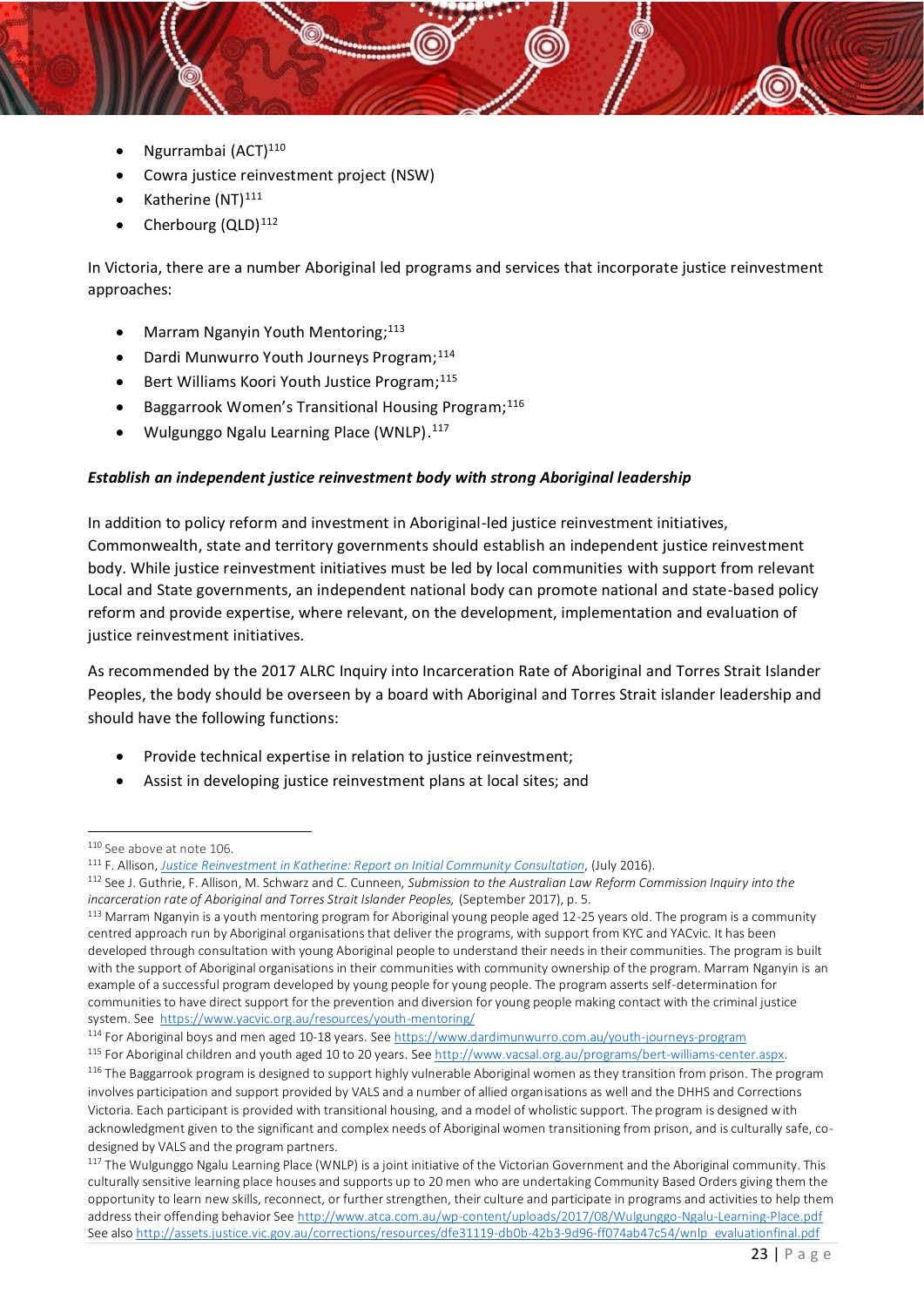• Maintain a database of evidence-based justice reinvestment strategies.

In 2013, the Senate Inquiry into *The Value of a justice reinvestment approach to criminal justice in Australia* also supported the establishment of an independent national justice reinvestment body.<sup>118</sup>

# <span id="page-24-0"></span>**5. Invest in culturally appropriate legal assistance to support Aboriginal children and young people involved with the justice system**

VALS believes that all Aboriginal and Torres Strait Islander children and young people should have the choice of being able to access a legal service that is culturally informed, holistic, embedded in community and able to support our youth in making sure that their voices are heard.

#### *Balit Ngulu ("Strong Voice")*

From September 2017 to October 2018, VALS provided a culturally-safe community service for our children and young people across Victoria, by establishing the first Aboriginal legal service for Aboriginal children and young people in Australia.<sup>119</sup> Through a service model combining both lawyers and Client Service Officers, *Balit Ngulu* focused on maintaining and strengthening connection to culture and family, whilst also assisting clients to access education, employment and leadership opportunities. In doing so, the service was successful in diverting Aboriginal youth from the criminal justice system and prioritising and facilitating placement of children within a kinship network.

Balit Ngulu was founded on the right of self-determination of all Aboriginal peoples, and as such we ensured that our governing, management and service delivery frameworks were informed by our Aboriginal communities. We know that many Aboriginal youth prefer to use culturally-safe community services like Balit Ngulu and that culturally-safe and trauma informed community services are also more likely to stop youth reoffending.<sup>120</sup>

We strongly encourage the Victorian and Commonwealth governments to invest in this critical legal service, which was widely recognised and endorsed, including by the Law Council of Australia,<sup>121</sup> the Law Institute of Victoria,<sup>122</sup> KYC,<sup>123</sup> the Victorian Council of Social Services<sup>124</sup> and the Commissioner for Aboriginal Children and young People.<sup>125</sup>

#### *James:<sup>126</sup> successful diversion*

<sup>118</sup> Senate Inquiry, above not[e 7,](#page-6-0) p. 125.

<sup>&</sup>lt;sup>119</sup> From July 2017 to September 2018, Balit Ngulu provided support and legal assistance in relation to 184 criminal law matters, 59 child protection matters, and 11 civil law matters.

<sup>120</sup> KYC, above not[e 4,](#page-3-0) p. 53.

<sup>&</sup>lt;sup>121</sup> The Law Council of Australia, *[Alternative Report to the United Nations Committee on the Rights of the Child,](https://www.lawcouncil.asn.au/resources/submissions/alternative-report-to-the-united-nations-committee-on-the-rights-of-the-child)* November 2018, p. 10.

<sup>122</sup> Law Institute of Victoria, "[LIV calls on government to fund Balit Ngulu](https://www.liv.asn.au/Staying-Informed/Submissions/submissions/October-2018/LIV-calls-on-government-to-fund-Balit-Ngulu)," 5 October 2018.

<sup>123</sup> KYC, *above note [4](#page-3-0)*, p. 37.

<sup>124</sup> Victorian Council of Social Services, *[Delivering Fairness: Victorian Budget Submission 2019-2020,](https://vcoss.org.au/wp-content/uploads/2019/03/DF_Online.pdf)* p. 38.

<sup>125</sup> ABC, ["Victorian Aboriginal Legal Service shuts down youth service,"](https://www.abc.net.au/news/2018-09-28/victorian-aboriginal-legal-service-shuts-down-youth-service/10315948) 28 September 2018.

<sup>126</sup> Not his real name.